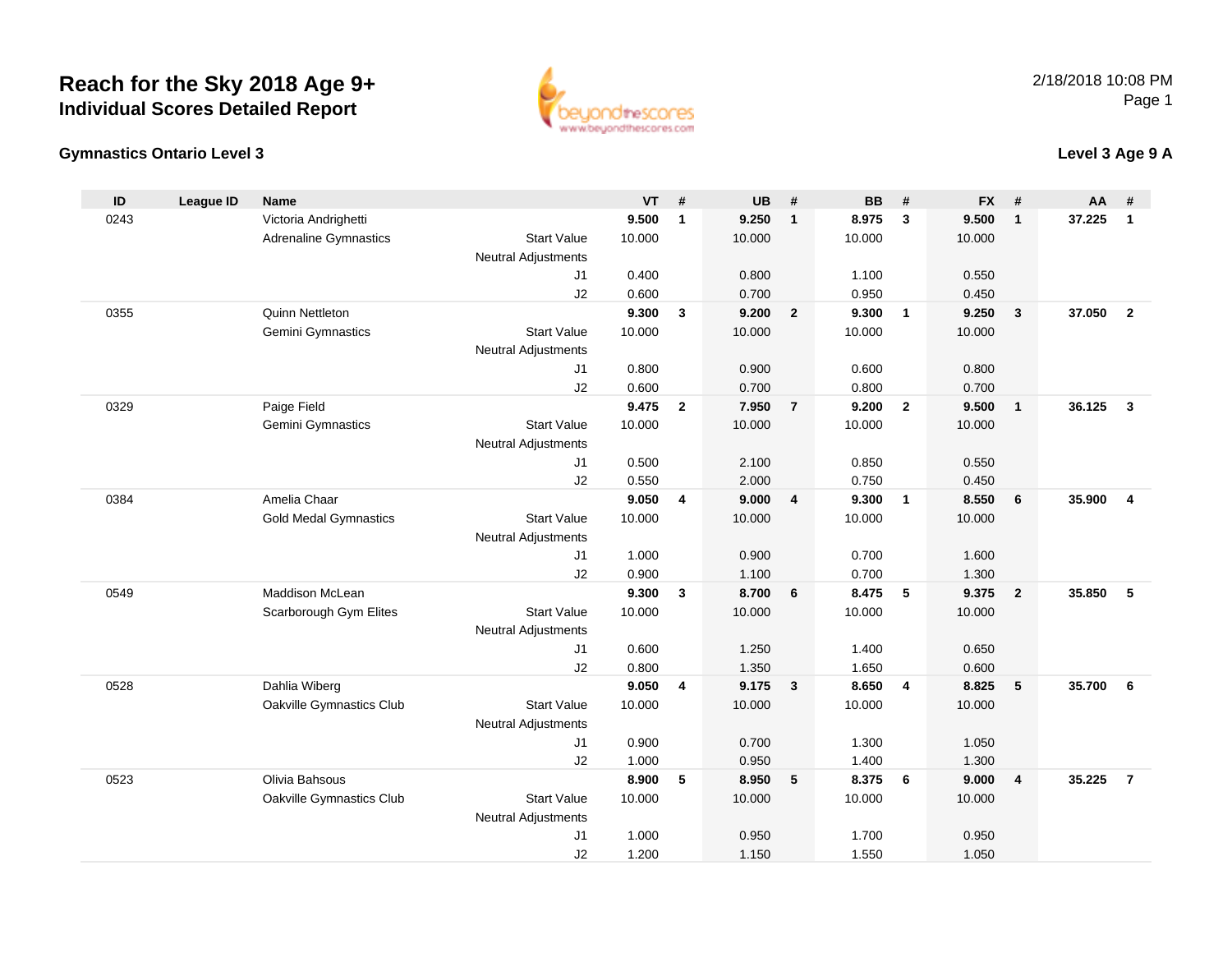

#### **Gymnastics Ontario Level 3**

| ID   | <b>League ID</b> | <b>Name</b>                 |                                  | <b>VT</b>      | #              | <b>UB</b>      | #                       | <b>BB</b>      | #                       | <b>FX</b>      | #                | <b>AA</b> | #                       |
|------|------------------|-----------------------------|----------------------------------|----------------|----------------|----------------|-------------------------|----------------|-------------------------|----------------|------------------|-----------|-------------------------|
| 0339 |                  | Jenna Kirton                |                                  | 9.600          | $\mathbf{1}$   | 9.400          | $\mathbf{3}$            | 9.500          | $\overline{1}$          | 9.425          | 4                | 37.925    | $\mathbf{1}$            |
|      |                  | Gemini Gymnastics           | <b>Start Value</b>               | 10.000         |                | 10.000         |                         | 10.000         |                         | 10.000         |                  |           |                         |
|      |                  |                             | <b>Neutral Adjustments</b>       |                |                |                |                         |                |                         |                |                  |           |                         |
|      |                  |                             | J <sub>1</sub>                   | 0.300          |                | 0.600          |                         | 0.600          |                         | 0.600          |                  |           |                         |
|      |                  |                             | J2                               | 0.500          |                | 0.600          |                         | 0.400          |                         | 0.550          |                  |           |                         |
| 0383 |                  | Zoe Weber                   |                                  | 9.475          | $\overline{2}$ | 9.650          | $\overline{\mathbf{1}}$ | 8.925          | $\overline{\mathbf{2}}$ | 9.475          | 3                | 37.525    | $\overline{\mathbf{2}}$ |
|      |                  | <b>Glendon Gymnastics</b>   | <b>Start Value</b>               | 10.000         |                | 10.000         |                         | 10.000         |                         | 10.000         |                  |           |                         |
|      |                  |                             | <b>Neutral Adjustments</b>       |                |                |                |                         |                |                         |                |                  |           |                         |
|      |                  |                             | J1                               | 0.450          |                | 0.400          |                         | 1.150          |                         | 0.600          |                  |           |                         |
|      |                  |                             | J2                               | 0.600          |                | 0.300          |                         | 1.000          |                         | 0.450          |                  |           |                         |
| 0548 |                  | Riona Marshall              |                                  | 9.450          | 3              | 9.500          | $\overline{2}$          | 8.850          | 3                       | 9.500          | $\boldsymbol{2}$ | 37.300    | $\mathbf{3}$            |
|      |                  | Scarborough Gym Elites      | <b>Start Value</b>               | 10.000         |                | 10.000         |                         | 10.000         |                         | 10.000         |                  |           |                         |
|      |                  |                             | <b>Neutral Adjustments</b>       |                |                |                |                         |                |                         |                |                  |           |                         |
|      |                  |                             | J1                               | 0.500          |                | 0.500          |                         | 1.150          |                         | 0.450          |                  |           |                         |
|      |                  |                             | J2                               | 0.600          |                | 0.500          |                         | 1.150          |                         | 0.550          |                  |           |                         |
| 0559 |                  | Kaori York                  |                                  | 9.475          | $\mathbf{2}$   | 9.225          | $\overline{4}$          | 8.775          | $\overline{\mathbf{4}}$ | 9.550          | $\mathbf{1}$     | 37.025    | $\overline{4}$          |
|      |                  | Scarborough Gym Elites      | <b>Start Value</b>               | 10.000         |                | 10.000         |                         | 10.000         |                         | 10.000         |                  |           |                         |
|      |                  |                             | <b>Neutral Adjustments</b>       |                |                | $-0.300$       |                         |                |                         |                |                  |           |                         |
|      |                  |                             | J <sub>1</sub>                   | 0.500          |                | 0.500          |                         | 1.250          |                         | 0.500          |                  |           |                         |
|      |                  |                             | J2                               | 0.550          |                | 0.450          |                         | 1.200          |                         | 0.400          |                  |           |                         |
| 0484 |                  | <b>Addison Bark</b>         |                                  | 9.300          | 4              | 9.150          | $5\phantom{.0}$         | 8.725          | 5                       | 9.250          | $5\phantom{.0}$  | 36.425    | 5                       |
|      |                  | Loyalist Gymnastics Club    | <b>Start Value</b>               | 10.000         |                | 10.000         |                         | 10.000         |                         | 10.000         |                  |           |                         |
|      |                  |                             | <b>Neutral Adjustments</b>       |                |                |                |                         |                |                         |                |                  |           |                         |
|      |                  |                             | J1                               | 0.800          |                | 0.750          |                         | 1.300          |                         | 0.800          |                  |           |                         |
|      |                  |                             | J2                               | 0.600          |                | 0.950          |                         | 1.250          |                         | 0.700          |                  |           |                         |
| 0552 |                  | <b>Grace Mongiat Leroux</b> |                                  | 9.250          | $\sqrt{5}$     | 8.700          | 6                       | 8.550          | 6                       | 9.225          | $\bf 6$          | 35.725    | $6\phantom{1}6$         |
|      |                  | Scarborough Gym Elites      | <b>Start Value</b>               | 10.000         |                | 10.000         |                         | 10.000         |                         | 10.000         |                  |           |                         |
|      |                  |                             | <b>Neutral Adjustments</b>       |                |                |                |                         |                |                         |                |                  |           |                         |
|      |                  |                             | J1                               | 0.650          |                | 1.400          |                         | 1.400          |                         | 0.750          |                  |           |                         |
| 0538 |                  | Ariana Boudreault           | J2                               | 0.850<br>9.000 | 6              | 1.200<br>8.550 | $\overline{7}$          | 1.500<br>8.150 | $\overline{7}$          | 0.800<br>9.100 | $\overline{7}$   | 34.800    | $\overline{7}$          |
|      |                  |                             |                                  |                |                |                |                         |                |                         |                |                  |           |                         |
|      |                  | Scarborough Gym Elites      | <b>Start Value</b>               | 10.000         |                | 10.000         |                         | 10.000         |                         | 10.000         |                  |           |                         |
|      |                  |                             | <b>Neutral Adjustments</b><br>J1 | 1.000          |                | 1.300          |                         | 1.800          |                         | 0.950          |                  |           |                         |
|      |                  |                             | J2                               | 1.000          |                | 1.600          |                         | 1.900          |                         | 0.850          |                  |           |                         |
|      |                  |                             |                                  |                |                |                |                         |                |                         |                |                  |           |                         |

### **Level 3 Age 9 B**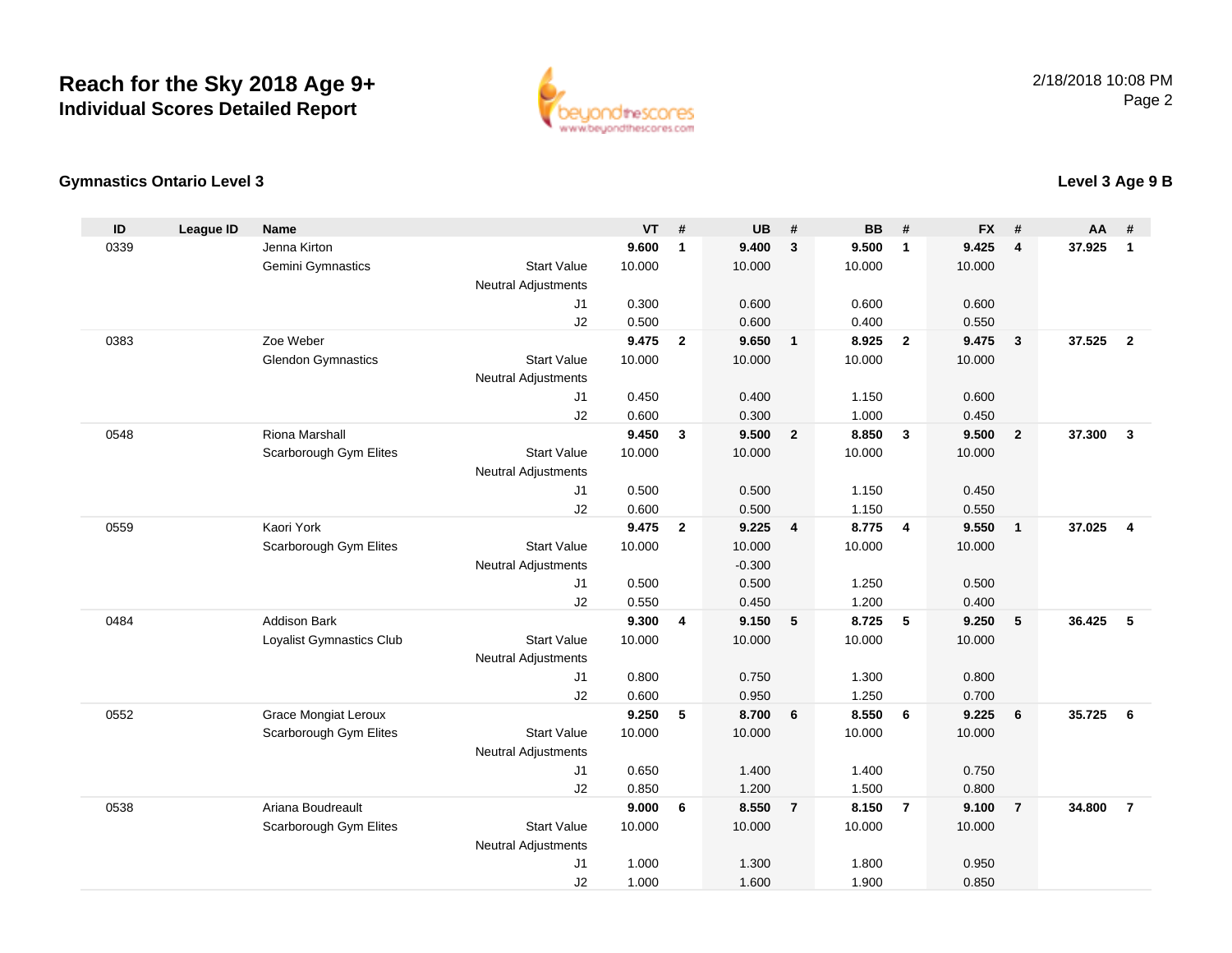

#### **Gymnastics Ontario Level 3**

| ID   | <b>League ID</b> | <b>Name</b>                                  |                            | <b>VT</b>       | #              | <b>UB</b>       | #                       | <b>BB</b>       | #                       | <b>FX</b>       | #              | <b>AA</b> | #                       |
|------|------------------|----------------------------------------------|----------------------------|-----------------|----------------|-----------------|-------------------------|-----------------|-------------------------|-----------------|----------------|-----------|-------------------------|
| 0496 |                  | Ella Heeler                                  |                            | 9.025           | 6              | 9.150           | 3                       | 9.325           | $\mathbf{1}$            | 8.975           | 4              | 36.475    | $\mathbf{1}$            |
|      |                  | Loyalist Gymnastics Club                     | <b>Start Value</b>         | 10.000          |                | 10.000          |                         | 10.000          |                         | 10.000          |                |           |                         |
|      |                  |                                              | <b>Neutral Adjustments</b> |                 |                |                 |                         |                 |                         |                 |                |           |                         |
|      |                  |                                              | J <sub>1</sub>             | 0.950           |                | 0.800           |                         | 0.500           |                         | 1.100           |                |           |                         |
|      |                  |                                              | J2                         | 1.000           |                | 0.900           |                         | 0.850           |                         | 0.950           |                |           |                         |
| 0650 |                  | Gemma Kwong                                  |                            | 9.400           | $\mathbf{3}$   | 8.850           | $-5$                    | 8.650           | $\overline{2}$          | 9.200           | $\mathbf{3}$   | 36.100    | $\overline{2}$          |
|      |                  | Toronto Premier Gym Club                     | <b>Start Value</b>         | 10.000          |                | 10.000          |                         | 10.000          |                         | 10.000          |                |           |                         |
|      |                  |                                              | <b>Neutral Adjustments</b> |                 |                |                 |                         |                 |                         |                 |                |           |                         |
|      |                  |                                              | J1                         | 0.600           |                | 1.100           |                         | 1.300           |                         | 0.750           |                |           |                         |
|      |                  |                                              | J2                         | 0.600           |                | 1.200           |                         | 1.400           |                         | 0.850           |                |           |                         |
| 0391 |                  | Kate LeBlanc<br><b>Gold Medal Gymnastics</b> | <b>Start Value</b>         | 9.100<br>10.000 | 5              | 9.325<br>10.000 | $\overline{2}$          | 8.300<br>10.000 | $\overline{\mathbf{3}}$ | 9.275<br>10.000 | $\mathbf{1}$   | 36.000    | $\mathbf{3}$            |
|      |                  |                                              | <b>Neutral Adjustments</b> |                 |                |                 |                         |                 |                         |                 |                |           |                         |
|      |                  |                                              | J <sub>1</sub>             | 1.000           |                | 0.700           |                         | 1.650           |                         | 0.800           |                |           |                         |
|      |                  |                                              | J2                         | 0.800           |                | 0.650           |                         | 1.750           |                         | 0.650           |                |           |                         |
| 0508 |                  | Sophia Giancotti                             |                            | 9.725           | $\mathbf{1}$   | 9.450           | $\overline{\mathbf{1}}$ | 7.625           | $\overline{7}$          | 8.800           | 6              | 35.600    | $\overline{\mathbf{4}}$ |
|      |                  | Northumberland                               | <b>Start Value</b>         | 10.000          |                | 10.000          |                         | 10.000          |                         | 10.000          |                |           |                         |
|      |                  |                                              | <b>Neutral Adjustments</b> |                 |                |                 |                         |                 |                         |                 |                |           |                         |
|      |                  |                                              | J1                         | 0.200           |                | 0.600           |                         | 2.550           |                         | 1.300           |                |           |                         |
|      |                  |                                              | J2                         | 0.350           |                | 0.500           |                         | 2.200           |                         | 1.100           |                |           |                         |
| 0513 |                  | Eve LeRoux                                   |                            | 9.675           | $\mathbf{2}$   | 8.600           | $6\phantom{1}6$         | 7.950           | 5                       | 9.225           | $\overline{2}$ | 35.450    | 5                       |
|      |                  | Northumberland                               | <b>Start Value</b>         | 10.000          |                | 10.000          |                         | 10.000          |                         | 10.000          |                |           |                         |
|      |                  |                                              | <b>Neutral Adjustments</b> |                 |                |                 |                         |                 |                         |                 |                |           |                         |
|      |                  |                                              | J1                         | 0.300           |                | 1.400           |                         | 2.200           |                         | 0.650           |                |           |                         |
|      |                  |                                              | J2                         | 0.350           |                | 1.400           |                         | 1.900           |                         | 0.900           |                |           |                         |
| 0445 |                  | Kennedy Heipel                               |                            | 8.975           | $\overline{7}$ | 8.950           | $\overline{\mathbf{4}}$ | 8.100           | $\overline{4}$          | 8.850           | 5              | 34.875    | 6                       |
|      |                  | <b>Hearts Gymnastics Club</b>                | <b>Start Value</b>         | 10.000          |                | 10.000          |                         | 10.000          |                         | 10.000          |                |           |                         |
|      |                  |                                              | <b>Neutral Adjustments</b> |                 |                |                 |                         |                 |                         |                 |                |           |                         |
|      |                  |                                              | J1                         | 0.950           |                | 1.000           |                         | 1.900           |                         | 1.000           |                |           |                         |
|      |                  |                                              | J2                         | 1.100           |                | 1.100           |                         | 1.900           |                         | 1.300           |                |           |                         |
| 0370 |                  | <b>Addison Tapper</b>                        |                            | 9.225           | 4              | 8.050           | $\overline{7}$          | 7.650           | 6                       | 9.275           | $\overline{1}$ | 34.200    | $\overline{7}$          |
|      |                  | Gemini Gymnastics                            | <b>Start Value</b>         | 10.000          |                | 10.000          |                         | 10.000          |                         | 10.000          |                |           |                         |
|      |                  |                                              | <b>Neutral Adjustments</b> |                 |                |                 |                         | $-0.100$        |                         |                 |                |           |                         |
|      |                  |                                              | J1<br>J2                   | 0.800<br>0.750  |                | 1.800<br>2.100  |                         | 2.300<br>2.200  |                         | 0.750<br>0.700  |                |           |                         |
|      |                  |                                              |                            |                 |                |                 |                         |                 |                         |                 |                |           |                         |

## **Level 3 Age 9 C**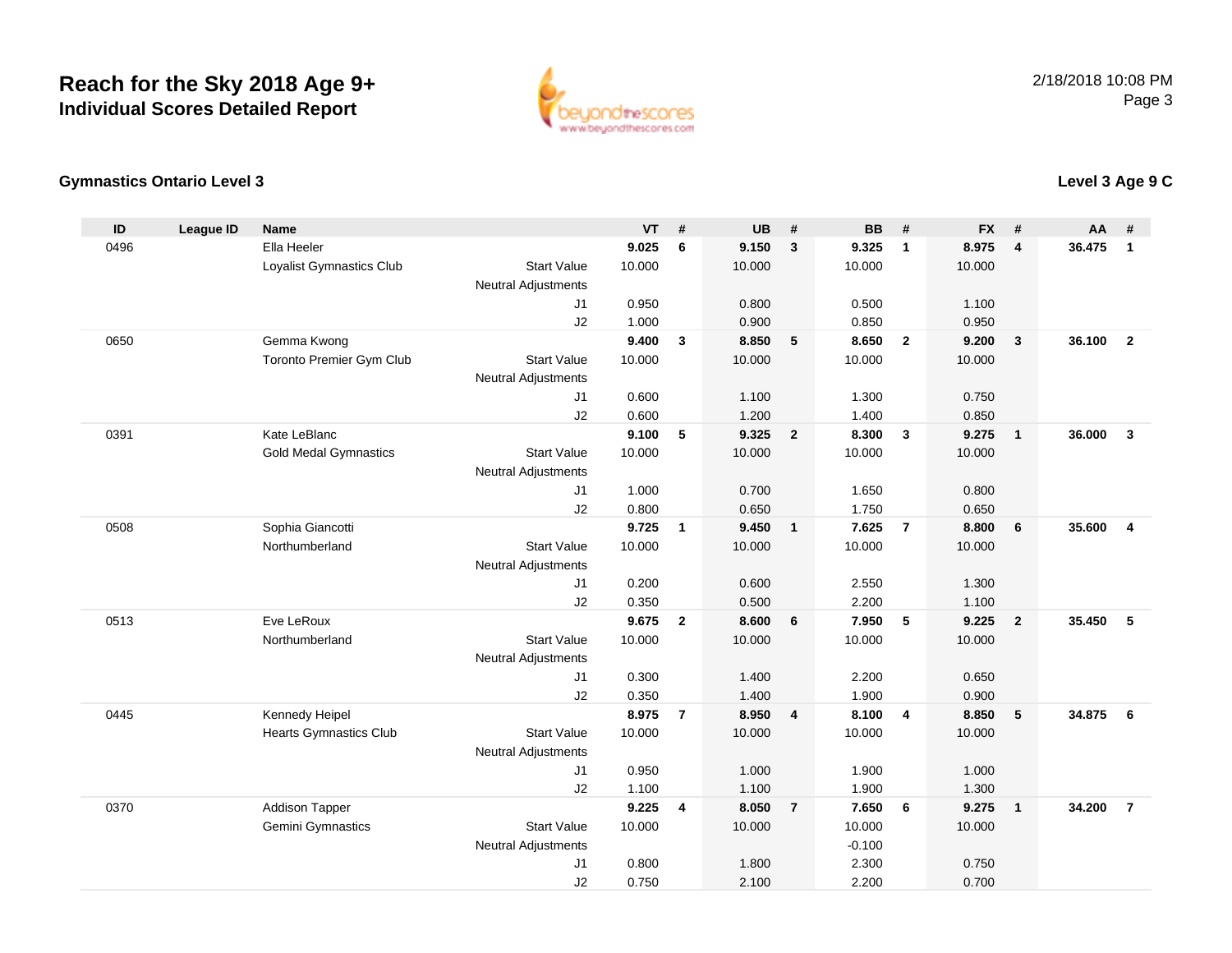

### **Gymnastics Ontario Level 3**

| ID   | <b>League ID</b> | <b>Name</b>                        |                                              | <b>VT</b> | #              | <b>UB</b>      | #                       | <b>BB</b> | #                       | <b>FX</b> | #              | <b>AA</b> | #                       |
|------|------------------|------------------------------------|----------------------------------------------|-----------|----------------|----------------|-------------------------|-----------|-------------------------|-----------|----------------|-----------|-------------------------|
| 0297 |                  | Analeeza Caicedo                   |                                              | 9.525     | 3              | 9.025          | $\overline{2}$          | 9.725     | $\mathbf{1}$            | 9.500     | $\overline{2}$ | 37.775    | $\mathbf{1}$            |
|      |                  | <b>Evolution Gymnastics Aurora</b> | <b>Start Value</b>                           | 10.000    |                | 10.000         |                         | 10.000    |                         | 10.000    |                |           |                         |
|      |                  |                                    | <b>Neutral Adjustments</b>                   |           |                |                |                         |           |                         |           |                |           |                         |
|      |                  |                                    | J <sub>1</sub>                               | 0.450     |                | 0.950          |                         | 0.250     |                         | 0.450     |                |           |                         |
|      |                  |                                    | J2                                           | 0.500     |                | 1.000          |                         | 0.300     |                         | 0.550     |                |           |                         |
| 0312 |                  | Ebun Aziegbemhin                   |                                              | 9.575     | $\overline{2}$ | 9.100          | $\overline{1}$          | 9.150     | 6                       | 9.600     | $\mathbf{1}$   | 37.425    | $\overline{2}$          |
|      |                  | Gemini Gymnastics                  | <b>Start Value</b>                           | 10.000    |                | 10.000         |                         | 10.000    |                         | 10.000    |                |           |                         |
|      |                  |                                    | <b>Neutral Adjustments</b>                   |           |                |                |                         | $-0.100$  |                         |           |                |           |                         |
|      |                  |                                    | J1                                           | 0.500     |                | 0.800          |                         | 0.650     |                         | 0.300     |                |           |                         |
|      |                  |                                    | J2                                           | 0.350     |                | 1.000          |                         | 0.850     |                         | 0.500     |                |           |                         |
| 0428 |                  | <b>Violet Timbrell</b>             |                                              | 9.500     | 4              | 8.975          | $\overline{4}$          | 9.500     | $\overline{\mathbf{3}}$ | 9.450     | $\mathbf{3}$   | 37.425    | $\overline{2}$          |
|      |                  | <b>GW Elites</b>                   | <b>Start Value</b>                           | 10.000    |                | 10.000         |                         | 10.000    |                         | 10.000    |                |           |                         |
|      |                  |                                    | <b>Neutral Adjustments</b><br>J <sub>1</sub> | 0.500     |                |                |                         | 0.550     |                         | 0.450     |                |           |                         |
|      |                  |                                    | J2                                           | 0.500     |                | 0.950<br>1.100 |                         | 0.450     |                         | 0.650     |                |           |                         |
| 0325 |                  | Morgan Davison                     |                                              | 9.600     | $\mathbf{1}$   | 9.025          | $\overline{\mathbf{2}}$ | 9.400     | ${\bf 5}$               | 9.025     | 5              | 37.050    | $\overline{\mathbf{3}}$ |
|      |                  | Gemini Gymnastics                  | <b>Start Value</b>                           | 10.000    |                | 10.000         |                         | 10.000    |                         | 10.000    |                |           |                         |
|      |                  |                                    | <b>Neutral Adjustments</b>                   |           |                |                |                         |           |                         |           |                |           |                         |
|      |                  |                                    | J1                                           | 0.450     |                | 1.050          |                         | 0.500     |                         | 1.000     |                |           |                         |
|      |                  |                                    | J2                                           | 0.350     |                | 0.900          |                         | 0.700     |                         | 0.950     |                |           |                         |
| 0442 |                  | Eve Giroux                         |                                              | 8.550     | $\overline{7}$ | 9.000          | $\overline{\mathbf{3}}$ | 9.600     | $\overline{2}$          | 9.450     | $\mathbf{3}$   | 36,600    | $\overline{\mathbf{4}}$ |
|      |                  | <b>Hearts Gymnastics Club</b>      | <b>Start Value</b>                           | 10.000    |                | 10.000         |                         | 10.000    |                         | 10.000    |                |           |                         |
|      |                  |                                    | <b>Neutral Adjustments</b>                   |           |                |                |                         |           |                         |           |                |           |                         |
|      |                  |                                    | J1                                           | 1.400     |                | 0.950          |                         | 0.450     |                         | 0.450     |                |           |                         |
|      |                  |                                    | J2                                           | 1.500     |                | 1.050          |                         | 0.350     |                         | 0.650     |                |           |                         |
| 0456 |                  | <b>Jillian Bates</b>               |                                              | 9.225     | 5              | 8.800          | 5                       | 9.600     | $\overline{2}$          | 8.525     | $\overline{7}$ | 36.150    | 5                       |
|      |                  | Kingston Gymnastics                | <b>Start Value</b>                           | 10.000    |                | 10.000         |                         | 10.000    |                         | 10.000    |                |           |                         |
|      |                  |                                    | <b>Neutral Adjustments</b>                   |           |                |                |                         |           |                         |           |                |           |                         |
|      |                  |                                    | J1                                           | 0.750     |                | 1.150          |                         | 0.400     |                         | 1.500     |                |           |                         |
|      |                  |                                    | J2                                           | 0.800     |                | 1.250          |                         | 0.400     |                         | 1.450     |                |           |                         |
| 0462 |                  | Elizabeth Creighton                |                                              | 9.000     | 6              | 8.050          | $\overline{7}$          | 9.425     | $\overline{4}$          | 9.075     | $\overline{4}$ | 35.550    | 6                       |
|      |                  | Kingston Gymnastics                | <b>Start Value</b>                           | 10.000    |                | 10.000         |                         | 10.000    |                         | 10.000    |                |           |                         |
|      |                  |                                    | <b>Neutral Adjustments</b>                   |           |                |                |                         |           |                         |           |                |           |                         |
|      |                  |                                    | J1                                           | 0.900     |                | 2.100          |                         | 0.650     |                         | 0.850     |                |           |                         |
|      |                  |                                    | J2                                           | 1.100     |                | 1.800          |                         | 0.500     |                         | 1.000     |                |           |                         |

### **Level 3 Age 11 A**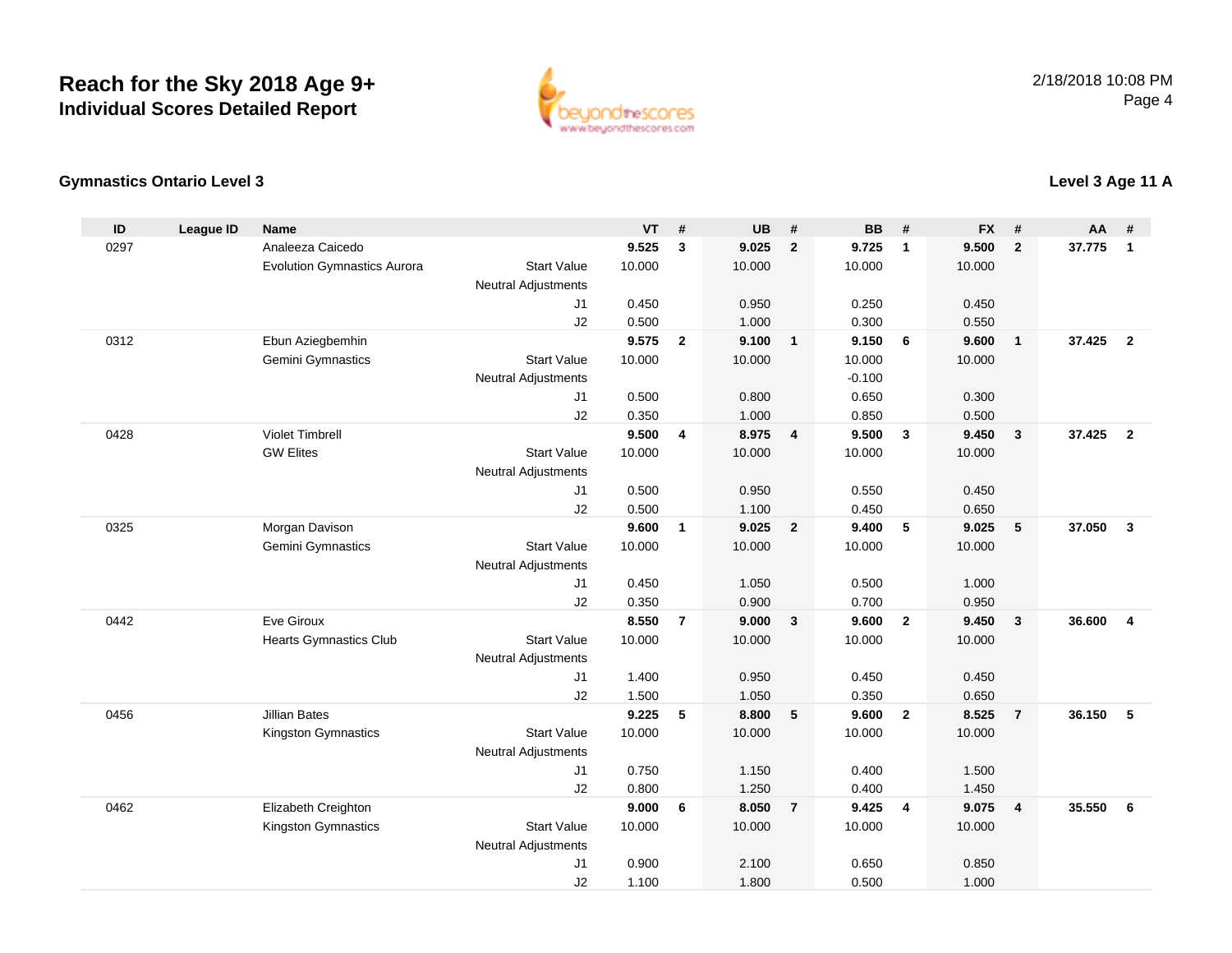

#### 2/18/2018 10:08 PMPage 5

| 0309 | Jessie Moore-Thomson               |                            | <b>X.XXX</b><br>$- -$ | 8.225<br>6 | 9.600  | 9.000  | 26.825 |
|------|------------------------------------|----------------------------|-----------------------|------------|--------|--------|--------|
|      | <b>Evolution Gymnastics Aurora</b> | <b>Start Value</b>         |                       | 10.000     | 10.000 | 10.000 |        |
|      |                                    | <b>Neutral Adjustments</b> |                       |            |        |        |        |
|      |                                    | J1                         |                       | 008.1      | 0.350  | 1.000  |        |
|      |                                    | J2                         |                       | 1.750      | 0.450  | 1.000  |        |

#### **Gymnastics Ontario Level 3**

**Level 3 Age 11 B**

| ID   | <b>League ID</b> | <b>Name</b>                   |                            | <b>VT</b> | #              | <b>UB</b> | #                       | <b>BB</b> | #              | <b>FX</b> | #              | AA     | #                       |
|------|------------------|-------------------------------|----------------------------|-----------|----------------|-----------|-------------------------|-----------|----------------|-----------|----------------|--------|-------------------------|
| 0367 |                  | <b>Madison Stretton</b>       |                            | 9.575     | 1              | 9.100     | 5                       | 9.525     | 4              | 9.375     | $\overline{4}$ | 37.575 | $\mathbf{1}$            |
|      |                  | Gemini Gymnastics             | <b>Start Value</b>         | 10.000    |                | 10.000    |                         | 10.000    |                | 10.000    |                |        |                         |
|      |                  |                               | <b>Neutral Adjustments</b> |           |                |           |                         |           |                |           |                |        |                         |
|      |                  |                               | J1                         | 0.450     |                | 1.000     |                         | 0.550     |                | 0.550     |                |        |                         |
|      |                  |                               | J2                         | 0.400     |                | 0.800     |                         | 0.400     |                | 0.700     |                |        |                         |
| 0451 |                  | Jamie Moffat                  |                            | 9.350     | 4              | 9.400     | $\overline{2}$          | 9.625     | $\overline{2}$ | 9.200     | $\overline{7}$ | 37.575 | $\mathbf{1}$            |
|      |                  | <b>Hearts Gymnastics Club</b> | <b>Start Value</b>         | 10.000    |                | 10.000    |                         | 10.000    |                | 10.000    |                |        |                         |
|      |                  |                               | <b>Neutral Adjustments</b> |           |                |           |                         |           |                |           |                |        |                         |
|      |                  |                               | J1                         | 0.700     |                | 0.500     |                         | 0.300     |                | 0.800     |                |        |                         |
|      |                  |                               | J2                         | 0.600     |                | 0.700     |                         | 0.450     |                | 0.800     |                |        |                         |
| 0595 |                  | Leah Dees                     |                            | 9.250     | 6              | 9.450     | $\mathbf{1}$            | 9.200     | 9              | 9.600     | $\overline{2}$ | 37.500 | $\overline{2}$          |
|      |                  | <b>Whitby Gymnastics</b>      | <b>Start Value</b>         | 10.000    |                | 10.000    |                         | 10.000    |                | 10.000    |                |        |                         |
|      |                  |                               | <b>Neutral Adjustments</b> |           |                |           |                         | $-0.100$  |                |           |                |        |                         |
|      |                  |                               | J1                         | 0.750     |                | 0.600     |                         | 0.700     |                | 0.350     |                |        |                         |
|      |                  |                               | J2                         | 0.750     |                | 0.500     |                         | 0.700     |                | 0.450     |                |        |                         |
| 0449 |                  | Zoe Mackey                    |                            | 9.500     | $\overline{2}$ | 9.200     | $\overline{\mathbf{4}}$ | 9.300     | 8              | 9.375     | $\overline{4}$ | 37.375 | $\overline{\mathbf{3}}$ |
|      |                  | <b>Hearts Gymnastics Club</b> | <b>Start Value</b>         | 10.000    |                | 10.000    |                         | 10.000    |                | 10.000    |                |        |                         |
|      |                  |                               | <b>Neutral Adjustments</b> |           |                |           |                         |           |                |           |                |        |                         |
|      |                  |                               | J1                         | 0.500     |                | 0.900     |                         | 0.550     |                | 0.600     |                |        |                         |
|      |                  |                               | J2                         | 0.500     |                | 0.700     |                         | 0.850     |                | 0.650     |                |        |                         |
| 0253 | P5646694         | Yana Sharma                   |                            | 9.325     | 5              | 9.100     | 5                       | 9.450     | 5              | 9.325     | 5              | 37.200 | $\overline{\mathbf{4}}$ |
|      |                  | <b>Adrenaline Gymnastics</b>  | <b>Start Value</b>         | 10.000    |                | 10.000    |                         | 10.000    |                | 10.000    |                |        |                         |
|      |                  |                               | <b>Neutral Adjustments</b> |           |                |           |                         |           |                |           |                |        |                         |
|      |                  |                               | J1                         | 0.650     |                | 0.850     |                         | 0.450     |                | 0.700     |                |        |                         |
|      |                  |                               | J2                         | 0.700     |                | 0.950     |                         | 0.650     |                | 0.650     |                |        |                         |
| 0454 |                  | Madeleine Anderson            |                            | 8.800     | $\overline{7}$ | 8.675     | 8                       | 9.325     | $\overline{7}$ | 9.625     | $\overline{1}$ | 36.425 | 5                       |
|      |                  | <b>Kingston Gymnastics</b>    | <b>Start Value</b>         | 10.000    |                | 10.000    |                         | 10.000    |                | 10.000    |                |        |                         |
|      |                  |                               | <b>Neutral Adjustments</b> |           |                |           |                         |           |                |           |                |        |                         |
|      |                  |                               | J1                         | 1.300     |                | 1.350     |                         | 0.650     |                | 0.400     |                |        |                         |
|      |                  |                               | J2                         | 1.100     |                | 1.300     |                         | 0.700     |                | 0.350     |                |        |                         |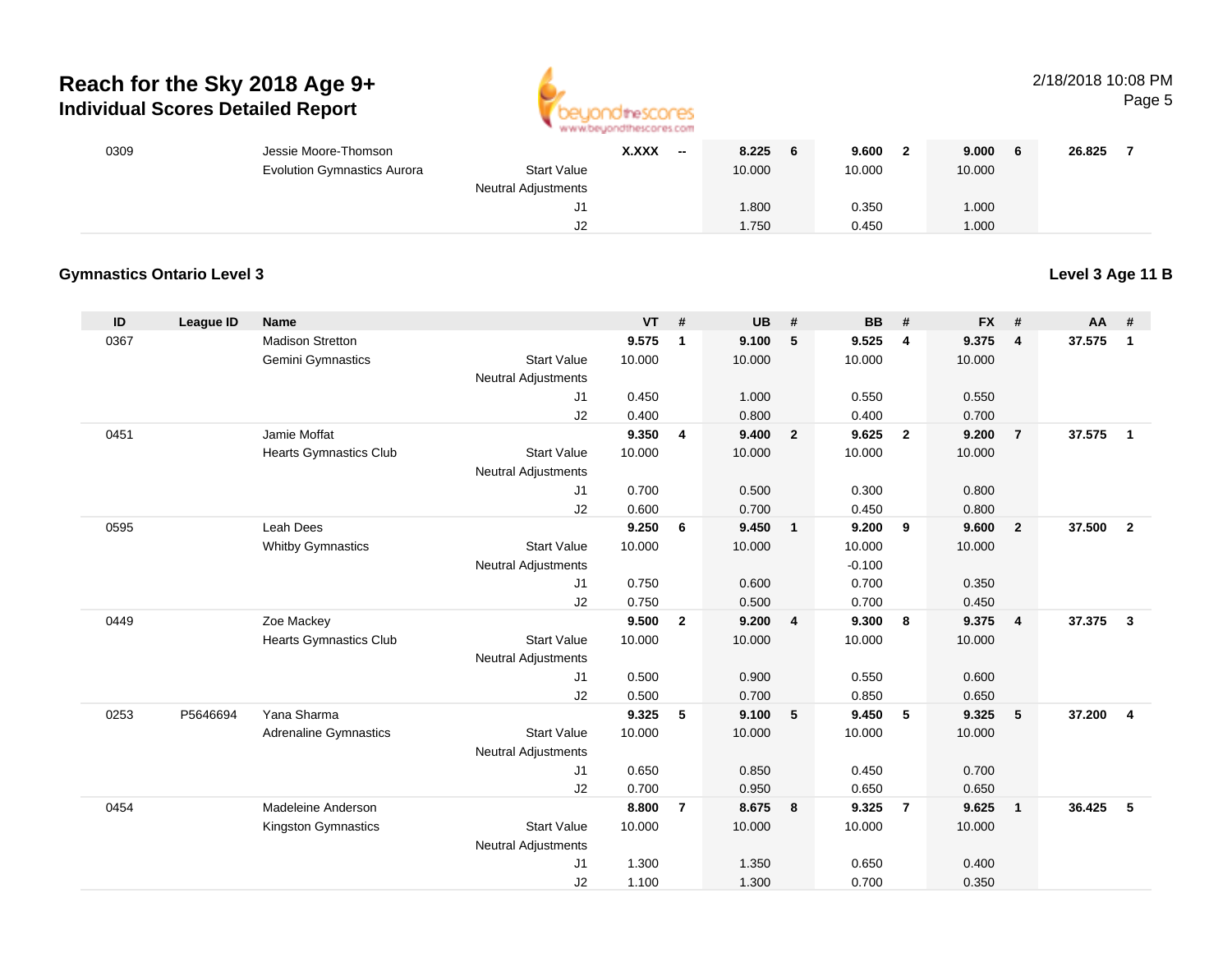

| 0422 | Ruby O'Neil<br><b>GW Elites</b> | <b>Start Value</b><br><b>Neutral Adjustments</b> | 8.525<br>10.000 | 9              | 9.075<br>10.000 | 6              | 9.375<br>10.000 | - 6            | 9.225<br>10.000 | - 6                     | 36.200 | - 6 |
|------|---------------------------------|--------------------------------------------------|-----------------|----------------|-----------------|----------------|-----------------|----------------|-----------------|-------------------------|--------|-----|
|      |                                 | J1                                               | 1.600           |                | 0.850           |                | 0.650           |                | 0.700           |                         |        |     |
|      |                                 | J2                                               | 1.350           |                | 1.000           |                | 0.600           |                | 0.850           |                         |        |     |
| 0592 | Lauren Cuenca                   |                                                  | 9.425           | 3              | 9.225           | 3              | 9.675           | $\blacksquare$ | 7.875           | 9                       | 36.200 | - 6 |
|      | <b>Whitby Gymnastics</b>        | <b>Start Value</b>                               | 10.000          |                | 10.000          |                | 10.000          |                | 10.000          |                         |        |     |
|      |                                 | <b>Neutral Adjustments</b>                       |                 |                |                 |                |                 |                |                 |                         |        |     |
|      |                                 | J1                                               | 0.600           |                | 0.750           |                | 0.450           |                | 2.000           |                         |        |     |
|      |                                 | J2                                               | 0.550           |                | 0.800           |                | 0.200           |                | 2.250           |                         |        |     |
| 0651 | Danica Little                   |                                                  | 8.700           | -8             | 8.925           | $\overline{7}$ | 9.550           | $\mathbf{3}$   | 8.825           | - 8                     | 36.000 | -7  |
|      | <b>Toronto Premier Gym Club</b> | <b>Start Value</b><br><b>Neutral Adjustments</b> | 10.000          |                | 10.000          |                | 10.000          |                | 10.000          |                         |        |     |
|      |                                 | J1                                               | 1.350           |                | 1.050           |                | 0.550           |                | 1.100           |                         |        |     |
|      |                                 | J2                                               | 1.250           |                | 1.100           |                | 0.350           |                | 1.250           |                         |        |     |
| 0327 | Madison Evenden                 |                                                  | 8.800           | $\overline{7}$ | 7.625           | 9              | 9.200           | 9              | 9.450           | $\overline{\mathbf{3}}$ | 35.075 | - 8 |
|      | Gemini Gymnastics               | <b>Start Value</b>                               | 10.000          |                | 10.000          |                | 10.000          |                | 10.000          |                         |        |     |
|      |                                 | Neutral Adjustments                              |                 |                |                 |                | $-0.100$        |                |                 |                         |        |     |
|      |                                 | J1                                               | 1.050           |                | 2.400           |                | 0.700           |                | 0.450           |                         |        |     |
|      |                                 | J2                                               | 1.350           |                | 2.350           |                | 0.700           |                | 0.650           |                         |        |     |

#### **Gymnastics Ontario Level 3**

#### **Level 3 Age 11 C**

| ID   | League ID | <b>Name</b>                        |                            | $VT$ # |                         | <b>UB</b> | #                       | <b>BB</b> | #  | $FX$ # |                | $AA$ # |                         |
|------|-----------|------------------------------------|----------------------------|--------|-------------------------|-----------|-------------------------|-----------|----|--------|----------------|--------|-------------------------|
| 0302 |           | Bella Hong                         |                            | 9.375  | $\overline{\mathbf{2}}$ | 9.200     | $\overline{\mathbf{2}}$ | 9.825     | -1 | 9.275  | $\mathbf{1}$   | 37.675 |                         |
|      |           | <b>Evolution Gymnastics Aurora</b> | <b>Start Value</b>         | 10.000 |                         | 10.000    |                         | 10.000    |    | 10.000 |                |        |                         |
|      |           |                                    | <b>Neutral Adjustments</b> |        |                         |           |                         |           |    |        |                |        |                         |
|      |           |                                    | J1                         | 0.600  |                         | 0.750     |                         | 0.150     |    | 0.650  |                |        |                         |
|      |           |                                    | J2                         | 0.650  |                         | 0.850     |                         | 0.200     |    | 0.800  |                |        |                         |
| 0611 |           | Julia Mancuso                      |                            | 9.275  | 4                       | 9.375     | $\overline{\mathbf{1}}$ | 9.550     | 3  | 9.225  | $\overline{2}$ | 37.425 | $\overline{\mathbf{2}}$ |
|      |           | <b>Adrenaline Gymnastics</b>       | <b>Start Value</b>         | 10.000 |                         | 10.000    |                         | 10.000    |    | 10.000 |                |        |                         |
|      |           |                                    | <b>Neutral Adjustments</b> |        |                         |           |                         | $-0.100$  |    |        |                |        |                         |
|      |           |                                    | J1                         | 0.850  |                         | 0.550     |                         | 0.350     |    | 0.750  |                |        |                         |
|      |           |                                    | J <sub>2</sub>             | 0.600  |                         | 0.700     |                         | 0.350     |    | 0.800  |                |        |                         |
| 0407 |           | Sarah Boughner                     |                            | 9.400  | -1                      | 9.075     | $\overline{\mathbf{3}}$ | 9.500     | 4  | 9.175  | 3              | 37.150 | 3                       |
|      |           | <b>GW Elites</b>                   | <b>Start Value</b>         | 10.000 |                         | 10.000    |                         | 10.000    |    | 10.000 |                |        |                         |
|      |           |                                    | <b>Neutral Adjustments</b> |        |                         |           |                         |           |    |        |                |        |                         |
|      |           |                                    | J1                         | 0.500  |                         | 0.950     |                         | 0.450     |    | 0.900  |                |        |                         |
|      |           |                                    | J <sub>2</sub>             | 0.700  |                         | 0.900     |                         | 0.550     |    | 0.750  |                |        |                         |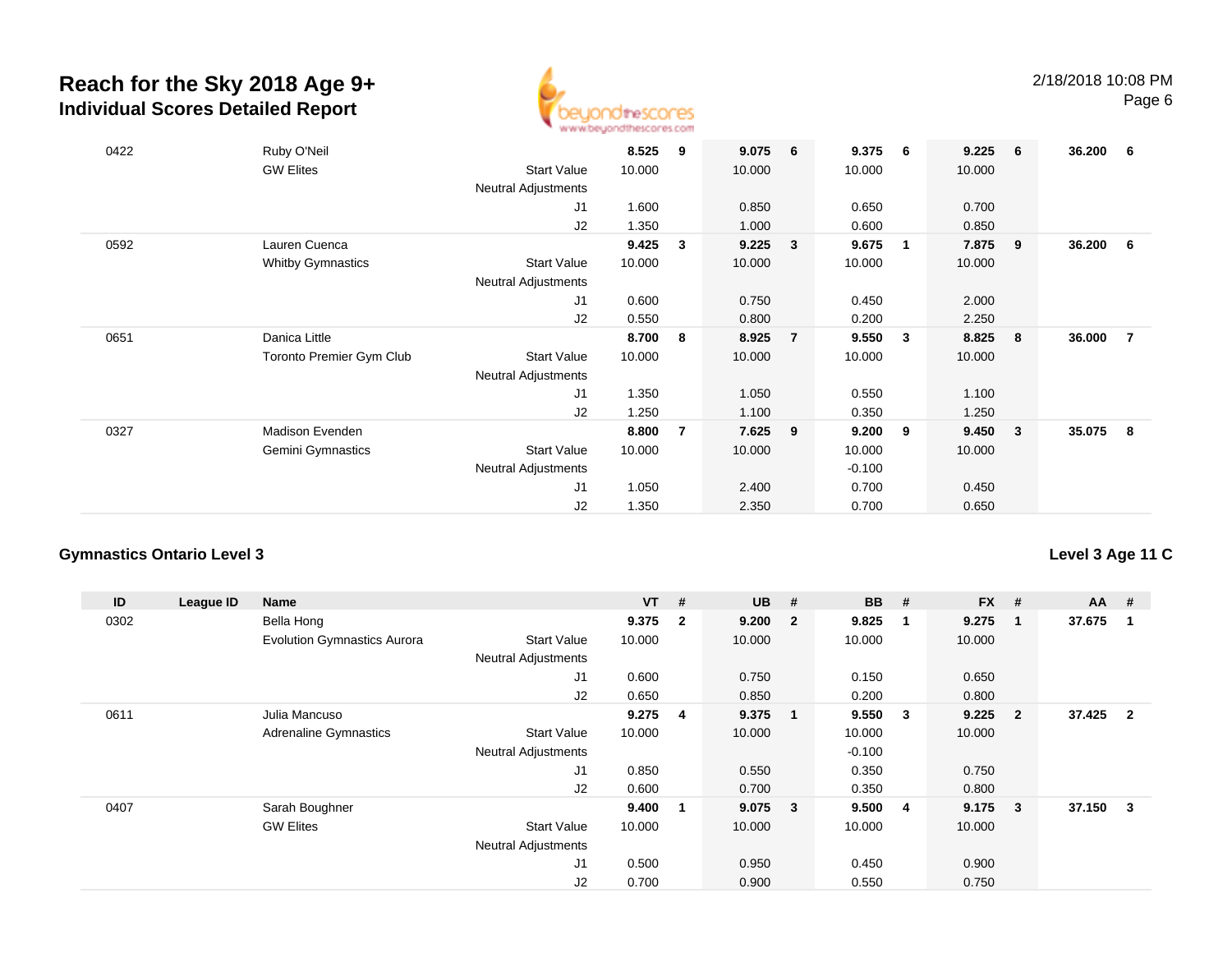

| 0649 | Sophie Kenney                |                            | 8.700  | 6              | 8.875  | 5                       | 9.625    | $\overline{2}$ | 8.800  | 6              | 36.000 | 4              |
|------|------------------------------|----------------------------|--------|----------------|--------|-------------------------|----------|----------------|--------|----------------|--------|----------------|
|      | Toronto Premier Gym Club     | <b>Start Value</b>         | 10.000 |                | 10.000 |                         | 10.000   |                | 10.000 |                |        |                |
|      |                              | <b>Neutral Adjustments</b> |        |                |        |                         |          |                |        |                |        |                |
|      |                              | J1                         | 1.250  |                | 1.150  |                         | 0.350    |                | 1.100  |                |        |                |
|      |                              | J2                         | 1.350  |                | 1.100  |                         | 0.400    |                | 1.300  |                |        |                |
| 0333 | Laasya Henlin                |                            | 9.350  | $\mathbf{3}$   | 8.675  | 6                       | 8.725    | 8              | 9.075  | $\overline{4}$ | 35.825 | 5              |
|      | Gemini Gymnastics            | <b>Start Value</b>         | 10.000 |                | 10.000 |                         | 10.000   |                | 10.000 |                |        |                |
|      |                              | <b>Neutral Adjustments</b> |        |                |        |                         | $-0.100$ |                |        |                |        |                |
|      |                              | J1                         | 0.600  |                | 1.250  |                         | 1.350    |                | 0.950  |                |        |                |
|      |                              | J2                         | 0.700  |                | 1.400  |                         | 1.000    |                | 0.900  |                |        |                |
| 0635 | Sara Ruso                    |                            | 8.250  | 9              | 9.375  | $\overline{1}$          | 9.400    | 5              | 8.800  | 6              | 35.825 | 5              |
|      | <b>Adrenaline Gymnastics</b> | <b>Start Value</b>         | 10.000 |                | 10.000 |                         | 10.000   |                | 10.000 |                |        |                |
|      |                              | <b>Neutral Adjustments</b> |        |                |        |                         |          |                |        |                |        |                |
|      |                              | J1                         | 1.700  |                | 0.700  |                         | 0.550    |                | 1.050  |                |        |                |
|      |                              | J2                         | 1.800  |                | 0.550  |                         | 0.650    |                | 1.350  |                |        |                |
| 0657 | Sophie O'Hea                 |                            | 8.625  | $\overline{7}$ | 8.950  | $\overline{\mathbf{4}}$ | 9.050    | 6              | 8.675  | $\overline{7}$ | 35.300 | 6              |
|      | Toronto Premier Gym Club     | <b>Start Value</b>         | 10.000 |                | 10.000 |                         | 10.000   |                | 10.000 |                |        |                |
|      |                              | Neutral Adjustments        |        |                |        |                         |          |                |        |                |        |                |
|      |                              | J1                         | 1.300  |                | 1.000  |                         | 1.050    |                | 1.200  |                |        |                |
|      |                              | J2                         | 1.450  |                | 1.100  |                         | 0.850    |                | 1.450  |                |        |                |
| 0511 | Olivia Krentz                |                            | 8.825  | 5              | 8.325  | 8                       | 8.725    | 8              | 9.025  | 5              | 34.900 | $\overline{7}$ |
|      | Northumberland               | <b>Start Value</b>         | 10.000 |                | 10.000 |                         | 10.000   |                | 10.000 |                |        |                |
|      |                              | <b>Neutral Adjustments</b> |        |                |        |                         | $-0.100$ |                |        |                |        |                |
|      |                              | J1                         | 1.100  |                | 1.600  |                         | 1.100    |                | 1.000  |                |        |                |
|      |                              | J2                         | 1.250  |                | 1.750  |                         | 1.250    |                | 0.950  |                |        |                |
| 0476 | Emma Reed                    |                            | 8.400  | 8              | 8.525  | $\overline{7}$          | 8.775    | $\overline{7}$ | 8.075  | 8              | 33.775 | 8              |
|      | Kingston Gymnastics          | <b>Start Value</b>         | 10.000 |                | 10.000 |                         | 10.000   |                | 10.000 |                |        |                |
|      |                              | <b>Neutral Adjustments</b> |        |                |        |                         |          |                |        |                |        |                |
|      |                              | J1                         | 1.600  |                | 1.450  |                         | 1.300    |                | 1.850  |                |        |                |
|      |                              | J2                         | 1.600  |                | 1.500  |                         | 1.150    |                | 2.000  |                |        |                |

#### **Gymnastics Ontario Level 3**

**Level 3 Age 12 A**

| ID   | League ID | Name                          |                     | <b>VT</b> | # | UB     | # | <b>BB</b> | $FX$ # | <b>AA</b> | - # |
|------|-----------|-------------------------------|---------------------|-----------|---|--------|---|-----------|--------|-----------|-----|
| 0434 |           | Ella Buzminski                |                     | 9.350     |   | 9.025  | 4 | 9.675     | 9.700  | 37.750    |     |
|      |           | <b>Hearts Gymnastics Club</b> | <b>Start Value</b>  | 10.000    |   | 10.000 |   | 10.000    | 10.000 |           |     |
|      |           |                               | Neutral Adjustments |           |   |        |   |           |        |           |     |
|      |           |                               | J1                  | 0.650     |   | 1.000  |   | 0.250     | 0.250  |           |     |
|      |           |                               | J2                  | 0.650     |   | 0.950  |   | 0.400     | 0.350  |           |     |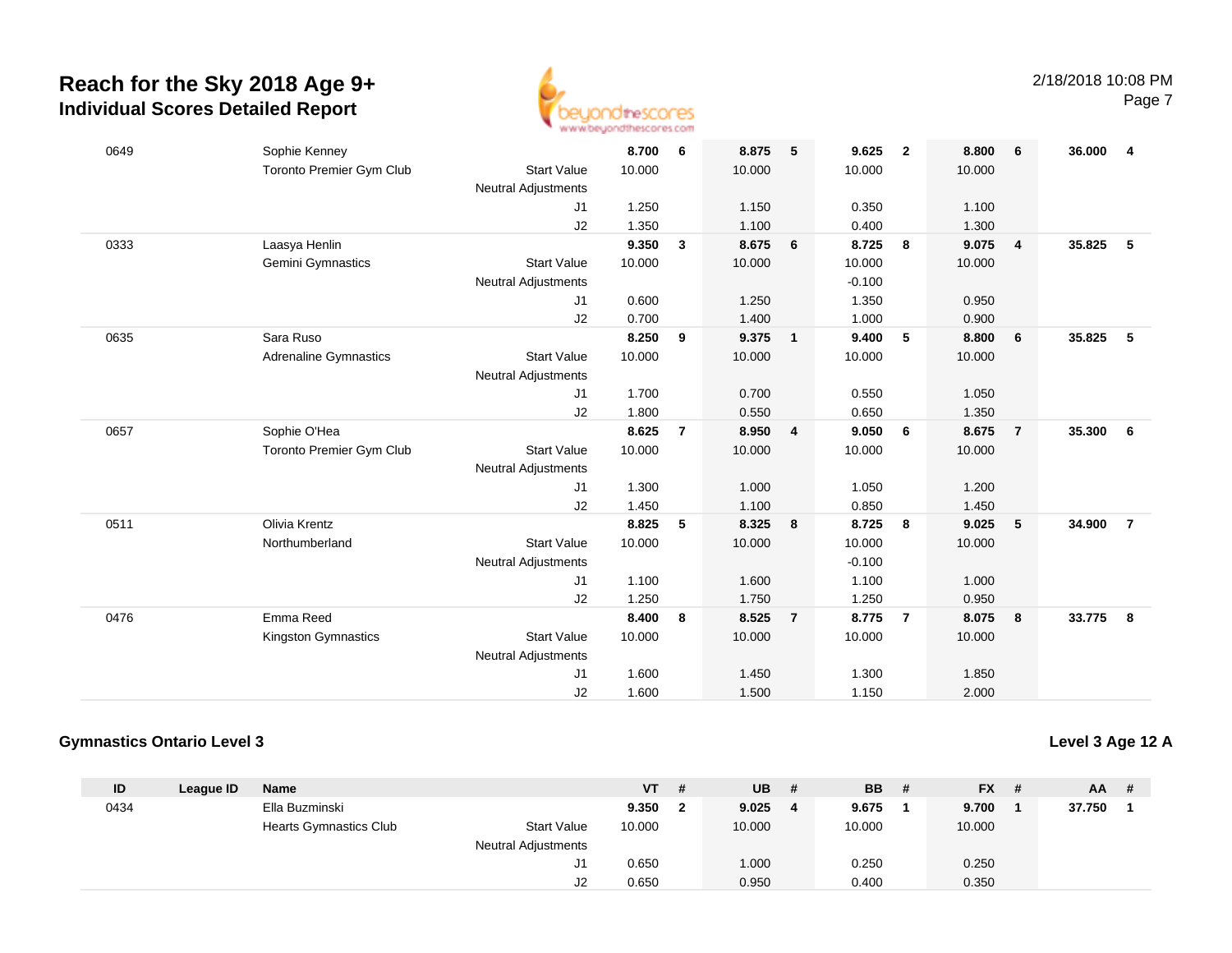

| 0543 | <b>Hayley Ellis</b>      |                            | 8.975           | $\overline{4}$ | 9.225  | $\overline{\mathbf{2}}$ | 9.600           | $\overline{\mathbf{2}}$ | 9.175  | $\overline{\mathbf{3}}$ | 36.975 | $\overline{2}$ |
|------|--------------------------|----------------------------|-----------------|----------------|--------|-------------------------|-----------------|-------------------------|--------|-------------------------|--------|----------------|
|      | Scarborough Gym Elites   | <b>Start Value</b>         | 10.000          |                | 10.000 |                         | 10.000          |                         | 10.000 |                         |        |                |
|      |                          | Neutral Adjustments        |                 |                |        |                         |                 |                         |        |                         |        |                |
|      |                          | J1                         | 1.000           |                | 0.800  |                         | 0.400           |                         | 0.800  |                         |        |                |
|      |                          | J2                         | 1.050           |                | 0.750  |                         | 0.400           |                         | 0.850  |                         |        |                |
| 0490 | Daisy Crawford           |                            | 8.400           | 10             | 9.325  | $\overline{1}$          | 9.400           | $\overline{4}$          | 9.175  | $\mathbf{3}$            | 36.300 | $\mathbf{3}$   |
|      | Loyalist Gymnastics Club | <b>Start Value</b>         | 10.000          |                | 10.000 |                         | 10.000          |                         | 10.000 |                         |        |                |
|      |                          | <b>Neutral Adjustments</b> |                 |                |        |                         |                 |                         |        |                         |        |                |
|      |                          | J <sub>1</sub>             | 1.500           |                | 0.700  |                         | 0.700           |                         | 0.700  |                         |        |                |
|      |                          | J2                         | 1.700           |                | 0.650  |                         | 0.500           |                         | 0.950  |                         |        |                |
| 0491 | Aryana Dennee            |                            | 8.575           | 9              | 9.025  | 4                       | 9.400           | $\overline{\mathbf{4}}$ | 9.225  | $\overline{2}$          | 36.225 | $\overline{4}$ |
|      | Loyalist Gymnastics Club | <b>Start Value</b>         | 10.000          |                | 10.000 |                         | 10.000          |                         | 10.000 |                         |        |                |
|      |                          | Neutral Adjustments        |                 |                |        |                         |                 |                         |        |                         |        |                |
|      |                          | J1                         | 1.350           |                | 0.950  |                         | 0.600           |                         | 0.750  |                         |        |                |
|      |                          | J2                         | 1.500           |                | 1.000  |                         | 0.600           |                         | 0.800  |                         |        |                |
| 0502 | Kaitlyn Ritchie          |                            | 9.300           | $\mathbf{3}$   | 8.775  | $5\phantom{.0}$         | 9.250           | 5                       | 8.725  | $\overline{7}$          | 36.050 | 5              |
|      | Loyalist Gymnastics Club | <b>Start Value</b>         | 10.000          |                | 10.000 |                         | 10.000          |                         | 10.000 |                         |        |                |
|      |                          | <b>Neutral Adjustments</b> |                 |                |        |                         |                 |                         |        |                         |        |                |
|      |                          | J1                         | 0.800           |                | 1.300  |                         | 0.750           |                         | 1.200  |                         |        |                |
|      |                          | J2                         | 0.600           |                | 1.150  |                         | 0.750           |                         | 1.350  |                         |        |                |
| 0424 | Kourtney Simmers         |                            | 8.950           | 5              | 8.650  | $\overline{7}$          | 9.250           | $5\phantom{.0}$         | 9.125  | $\overline{4}$          | 35.975 | - 6            |
|      | <b>GW Elites</b>         | <b>Start Value</b>         | 10.000          |                | 10.000 |                         | 10.000          |                         | 10.000 |                         |        |                |
|      |                          | Neutral Adjustments        |                 |                |        |                         |                 |                         |        |                         |        |                |
|      |                          | J1                         | 1.150           |                | 1.450  |                         | 0.800           |                         | 0.900  |                         |        |                |
|      |                          | J2                         | 0.950           |                | 1.250  |                         | 0.700           |                         | 0.850  |                         |        |                |
| 0545 | Kyleigh Kennedy          |                            | 9.575           | $\mathbf{1}$   | 8.775  | $5\phantom{.0}$         | 8.650           | 8                       | 8.875  | 5                       | 35.875 | $\overline{7}$ |
|      | Scarborough Gym Elites   | <b>Start Value</b>         | 10.000          |                | 10.000 |                         | 10.000          |                         | 10.000 |                         |        |                |
|      |                          | <b>Neutral Adjustments</b> |                 |                |        |                         |                 |                         |        |                         |        |                |
|      |                          | J1                         | 0.350           |                | 1.200  |                         | 1.300           |                         | 1.200  |                         |        |                |
|      |                          | J2                         | 0.500           |                | 1.250  |                         | 1.400           |                         | 1.050  |                         |        |                |
| 0495 | Zoe Harrall              |                            | 8.250 11        |                | 8.750  | 6                       | 9.500           | $\mathbf{3}$            | 9.175  | $\mathbf{3}$            | 35.675 | 8              |
|      | Loyalist Gymnastics Club | <b>Start Value</b>         | 10.000          |                | 10.000 |                         | 10.000          |                         | 10.000 |                         |        |                |
|      |                          | <b>Neutral Adjustments</b> |                 |                |        |                         |                 |                         |        |                         |        |                |
|      |                          | J1                         | 1.700           |                | 1.300  |                         | 0.600           |                         | 0.700  |                         |        |                |
|      |                          | J2                         | 1.800           |                | 1.200  |                         | 0.400           |                         | 0.950  |                         |        | 9              |
| 0487 | <b>Emily Cassista</b>    | <b>Start Value</b>         | 8.625<br>10.000 | 8              | 9.075  | $\mathbf{3}$            | 8.625<br>10.000 | 9                       | 8.450  | 9                       | 34.775 |                |
|      | Loyalist Gymnastics Club | <b>Neutral Adjustments</b> |                 |                | 10.000 |                         | $-0.100$        |                         | 10.000 |                         |        |                |
|      |                          | J <sub>1</sub>             | 1.350           |                | 0.950  |                         | 1.250           |                         | 1.450  |                         |        |                |
|      |                          | J2                         | 1.400           |                | 0.900  |                         | 1.300           |                         | 1.650  |                         |        |                |
|      |                          |                            |                 |                |        |                         |                 |                         |        |                         |        |                |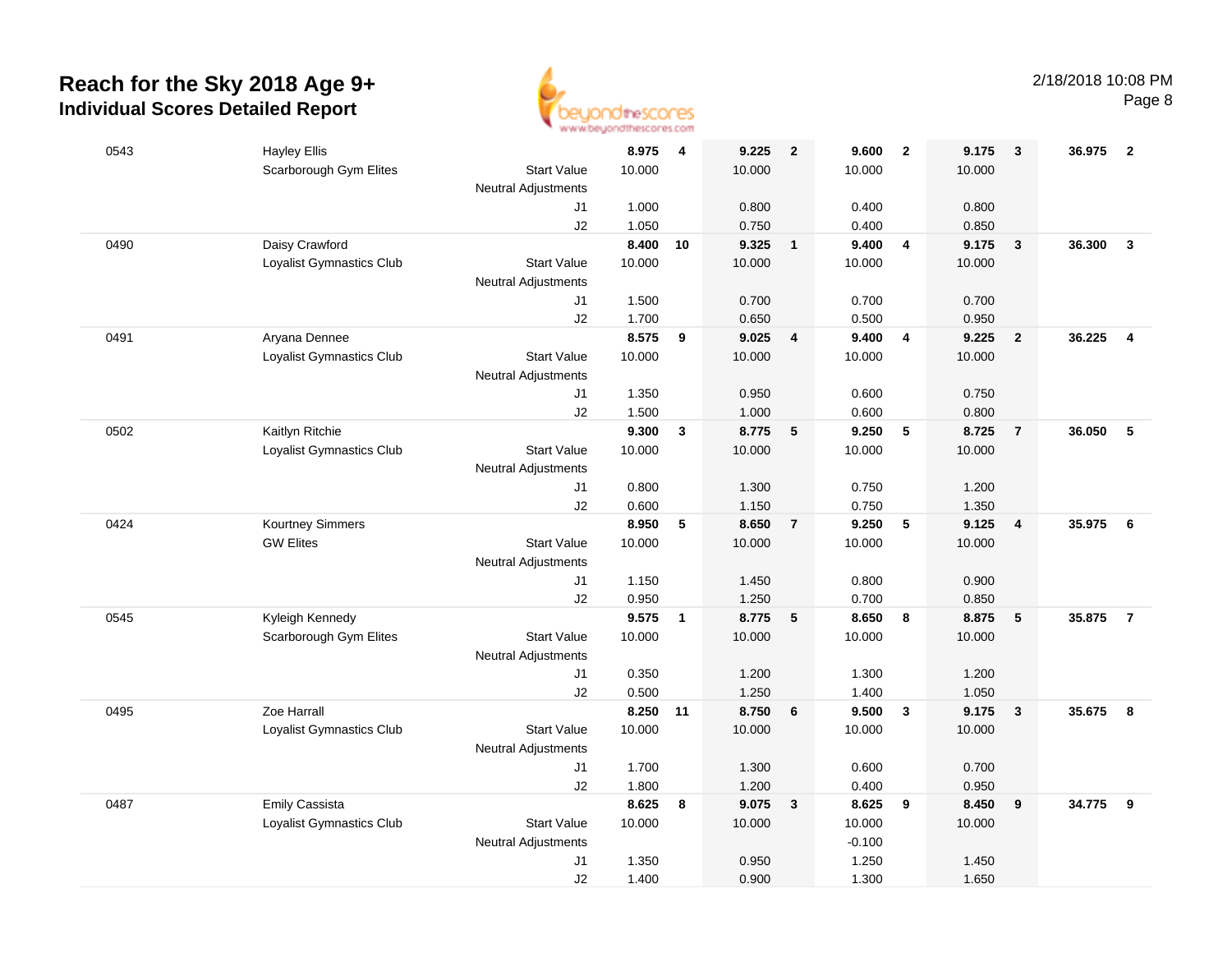

| 0688 | Vanessa Johnson   |                            | 8.675  |     | 8.200   | 8 | 9.150  | - 6 | 8.575  | - 8 | 34.600 | 10 |
|------|-------------------|----------------------------|--------|-----|---------|---|--------|-----|--------|-----|--------|----|
|      | <b>Brockville</b> | <b>Start Value</b>         | 10.000 |     | 10.000  |   | 10.000 |     | 10.000 |     |        |    |
|      |                   | <b>Neutral Adjustments</b> |        |     |         |   |        |     |        |     |        |    |
|      |                   | J1                         | 1.350  |     | 1.900   |   | 1.000  |     | 1.400  |     |        |    |
|      |                   | J2                         | 1.300  |     | 1.700   |   | 0.700  |     | 1.450  |     |        |    |
| 0683 | Vienna Burt-Duong |                            | 8.825  | - 6 | 8.025 9 |   | 8.900  |     | 8.825  | - 6 | 34.575 | 11 |
|      | <b>Brockville</b> | <b>Start Value</b>         | 10.000 |     | 10.000  |   | 10.000 |     | 10.000 |     |        |    |
|      |                   | <b>Neutral Adjustments</b> |        |     |         |   |        |     |        |     |        |    |
|      |                   | J1                         | 1.150  |     | 2.050   |   | 0.950  |     | 1.000  |     |        |    |
|      |                   | J <sub>2</sub>             | 1.200  |     | 1.900   |   | 1.250  |     | 1.350  |     |        |    |

#### **Gymnastics Ontario Level 3**

| ID   | League ID | <b>Name</b>              |                            | <b>VT</b> | #           | <b>UB</b> | #                       | <b>BB</b> | #              | <b>FX</b> | #              | <b>AA</b> | #                       |
|------|-----------|--------------------------|----------------------------|-----------|-------------|-----------|-------------------------|-----------|----------------|-----------|----------------|-----------|-------------------------|
| 0608 |           | Keira Thomson            |                            | 9.450     | $\mathbf 1$ | 9.525     | $\mathbf 1$             | 9.700     | $\overline{2}$ | 9.825     | $\mathbf{1}$   | 38.500    | 1                       |
|      |           | <b>Whitby Gymnastics</b> | <b>Start Value</b>         | 10.000    |             | 10.000    |                         | 10.000    |                | 10.000    |                |           |                         |
|      |           |                          | <b>Neutral Adjustments</b> |           |             |           |                         |           |                |           |                |           |                         |
|      |           |                          | J <sub>1</sub>             | 0.600     |             | 0.450     |                         | 0.350     |                | 0.150     |                |           |                         |
|      |           |                          | J2                         | 0.500     |             | 0.500     |                         | 0.250     |                | 0.200     |                |           |                         |
| 0350 |           | Chelsea Monk             |                            | 9.050     | 8           | 9.275     | $\overline{\mathbf{3}}$ | 9.750     | $\mathbf{1}$   | 9.575     | $\overline{2}$ | 37.650    | $\overline{\mathbf{2}}$ |
|      |           | Gemini Gymnastics        | <b>Start Value</b>         | 10.000    |             | 10.000    |                         | 10.000    |                | 10.000    |                |           |                         |
|      |           |                          | <b>Neutral Adjustments</b> |           |             |           |                         | $-0.100$  |                |           |                |           |                         |
|      |           |                          | J <sub>1</sub>             | 0.950     |             | 0.700     |                         | 0.150     |                | 0.450     |                |           |                         |
|      |           |                          | J2                         | 0.950     |             | 0.750     |                         | 0.150     |                | 0.400     |                |           |                         |
| 0624 |           | Megan Boyd               |                            | 9.350     | 3           | 9.100     | 5                       | 9.675     | $\mathbf{3}$   | 9.375     | 3              | 37.500    | $\mathbf{3}$            |
|      |           | Hearts Gymnastics Club   | <b>Start Value</b>         | 10.000    |             | 10.000    |                         | 10.000    |                | 10.000    |                |           |                         |
|      |           |                          | <b>Neutral Adjustments</b> |           |             |           |                         |           |                |           |                |           |                         |
|      |           |                          | J <sub>1</sub>             | 0.600     |             | 0.900     |                         | 0.350     |                | 0.550     |                |           |                         |
|      |           |                          | J <sub>2</sub>             | 0.700     |             | 0.900     |                         | 0.300     |                | 0.700     |                |           |                         |
| 0328 |           | Camryn Ferris            |                            | 9.300     | 5           | 9.200     | $\overline{\mathbf{4}}$ | 9.675     | 3              | 8.925     | $\overline{7}$ | 37.100    | $\overline{4}$          |
|      |           | Gemini Gymnastics        | <b>Start Value</b>         | 10.000    |             | 10.000    |                         | 10.000    |                | 10.000    |                |           |                         |
|      |           |                          | <b>Neutral Adjustments</b> |           |             |           |                         |           |                |           |                |           |                         |
|      |           |                          | J <sub>1</sub>             | 0.800     |             | 0.900     |                         | 0.300     |                | 1.000     |                |           |                         |
|      |           |                          | J2                         | 0.600     |             | 0.700     |                         | 0.350     |                | 1.150     |                |           |                         |
| 0347 |           | Catie McHugh             |                            | 9.275     | 6           | 9.050     | 6                       | 9.625     | 5              | 9.125     | 5              | 37.075    | 5                       |
|      |           | Gemini Gymnastics        | <b>Start Value</b>         | 10.000    |             | 10.000    |                         | 10.000    |                | 10.000    |                |           |                         |
|      |           |                          | <b>Neutral Adjustments</b> |           |             |           |                         |           |                |           |                |           |                         |
|      |           |                          | J1                         | 0.750     |             | 1.000     |                         | 0.400     |                | 0.800     |                |           |                         |
|      |           |                          | J <sub>2</sub>             | 0.700     |             | 0.900     |                         | 0.350     |                | 0.950     |                |           |                         |

**Level 3 Age 12 B**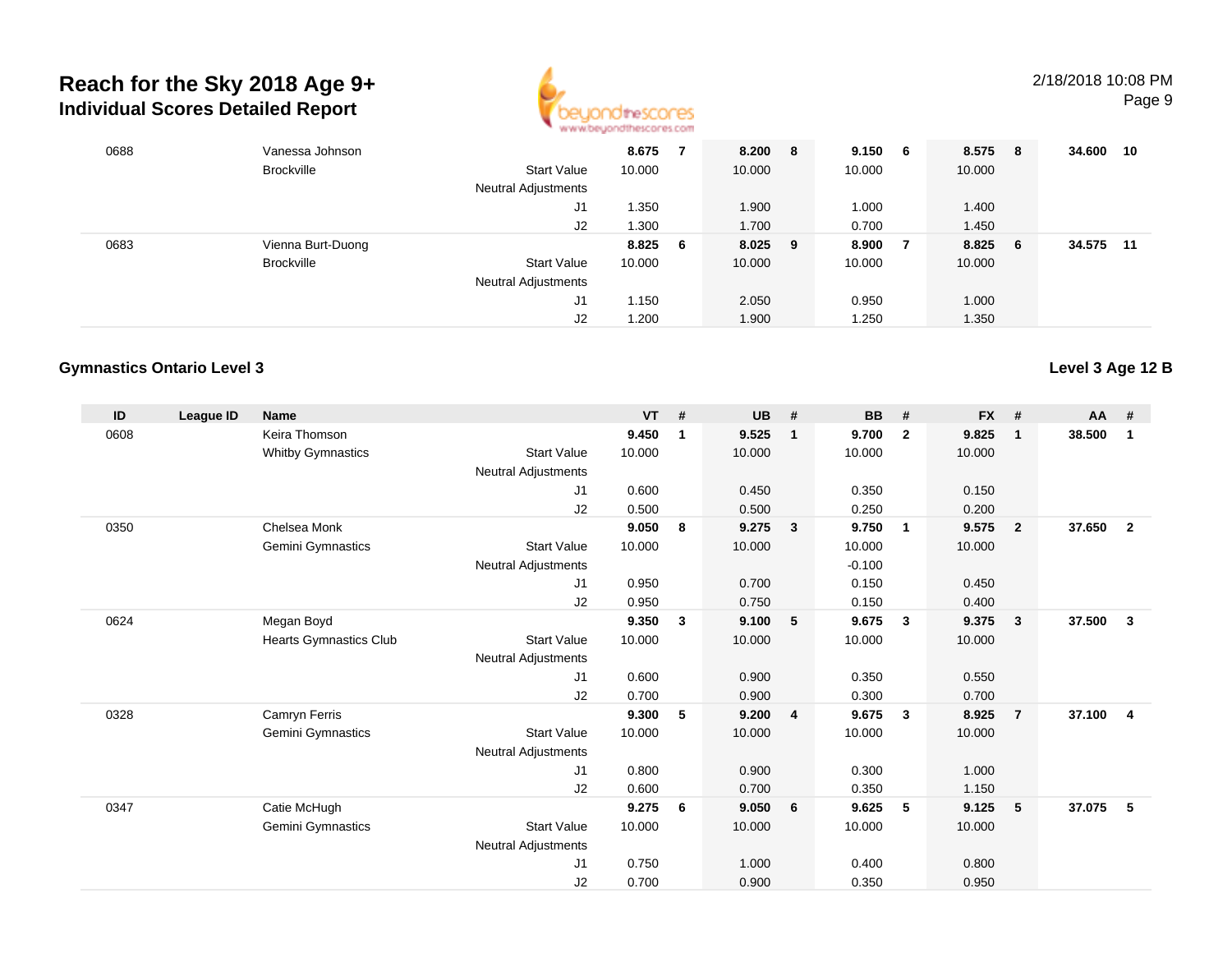

Page 10

| 0632 | Dannica Horn<br>Cambridge Kips     | <b>Start Value</b>               | 9.200<br>10.000 | $\overline{7}$ | 9.450<br>10.000 | $\overline{2}$ | 9.125<br>10.000 | 8                       | 9.100<br>10.000 | 6                       | 36.875    | 6              |
|------|------------------------------------|----------------------------------|-----------------|----------------|-----------------|----------------|-----------------|-------------------------|-----------------|-------------------------|-----------|----------------|
|      |                                    | Neutral Adjustments              |                 |                |                 |                |                 |                         |                 |                         |           |                |
|      |                                    | J1                               | 0.750           |                | 0.550           |                | 0.950           |                         | 0.850           |                         |           |                |
|      |                                    | J2                               | 0.850           |                | 0.550           |                | 0.800           |                         | 0.950           |                         |           |                |
| 0308 | Mayson Montgomery                  |                                  | 9.200           | $\overline{7}$ | 9.000           | $\overline{7}$ | 9.650           | 4                       | 8.650           | $\overline{9}$          | 36.500    | $\overline{7}$ |
|      | <b>Evolution Gymnastics Aurora</b> | <b>Start Value</b>               | 10.000          |                | 10.000          |                | 10.000          |                         | 10.000          |                         |           |                |
|      |                                    | Neutral Adjustments              |                 |                |                 |                |                 |                         |                 |                         |           |                |
|      |                                    | J1                               | 0.750           |                | 0.900           |                | 0.300           |                         | 1.250           |                         |           |                |
|      |                                    | J2                               | 0.850           |                | 1.100           |                | 0.400           |                         | 1.450           |                         |           |                |
| 0426 | <b>Kate Souliere</b>               |                                  | 9.325           | $\overline{4}$ | 8.925           | 8              | 8.575           | 10                      | 9.150           | $\overline{\mathbf{4}}$ | 35.975    | 8              |
|      | <b>GW Elites</b>                   | <b>Start Value</b>               | 10.000          |                | 10.000          |                | 10.000          |                         | 10.000          |                         |           |                |
|      |                                    | <b>Neutral Adjustments</b>       |                 |                |                 |                | $-0.100$        |                         |                 |                         |           |                |
|      |                                    | J1                               | 0.650           |                | 1.150           |                | 1.350           |                         | 0.800           |                         |           |                |
|      |                                    | J2                               | 0.700           |                | 1.000           |                | 1.300           |                         | 0.900           |                         |           |                |
| 0306 | Madelyne MacArthur                 |                                  | 8.800           | 10             | 8.850           | 9              | 9.675           | $\overline{\mathbf{3}}$ | 8.525           | 10                      | 35.850    | 9              |
|      | <b>Evolution Gymnastics Aurora</b> | <b>Start Value</b>               | 10.000          |                | 10.000          |                | 10.000          |                         | 10.000          |                         |           |                |
|      |                                    | <b>Neutral Adjustments</b><br>J1 | 1.300           |                | 1.100           |                | 0.350           |                         | 1.350           |                         |           |                |
|      |                                    | J2                               | 1.100           |                | 1.200           |                | 0.300           |                         | 1.600           |                         |           |                |
| 0695 | <b>Avery Merkley</b>               |                                  | 9.400           | $\overline{2}$ | 8.200           | 12             | 9.150           | $\overline{7}$          | 8.675           | $\overline{\mathbf{8}}$ | 35.425    | 10             |
|      | <b>Brockville</b>                  | <b>Start Value</b>               | 10.000          |                | 10.000          |                | 10.000          |                         | 10.000          |                         |           |                |
|      |                                    | <b>Neutral Adjustments</b>       |                 |                |                 |                |                 |                         |                 |                         |           |                |
|      |                                    | J1                               | 0.600           |                | 1.900           |                | 0.850           |                         | 1.250           |                         |           |                |
|      |                                    | J2                               | 0.600           |                | 1.700           |                | 0.850           |                         | 1.400           |                         |           |                |
| 0515 | <b>Tatem McMillan</b>              |                                  | 8.975           | 9              | 8.375 10        |                | 8.850           | 9                       | 8.450 11        |                         | 34.650 11 |                |
|      | Northumberland                     | <b>Start Value</b>               | 10.000          |                | 10.000          |                | 10.000          |                         | 10.000          |                         |           |                |
|      |                                    | Neutral Adjustments              |                 |                |                 |                | $-0.100$        |                         |                 |                         |           |                |
|      |                                    | J1                               | 0.950           |                | 1.650           |                | 1.200           |                         | 1.450           |                         |           |                |
|      |                                    | J2                               | 1.100           |                | 1.600           |                | 0.900           |                         | 1.650           |                         |           |                |
| 0698 | <b>Rylee Perkins</b>               |                                  | 8.675           | 11             | 8.225 11        |                | 9.375           | 6                       | 7.875 12        |                         | 34.150 12 |                |
|      | <b>Brockville</b>                  | <b>Start Value</b>               | 10.000          |                | 10.000          |                | 10.000          |                         | 10.000          |                         |           |                |
|      |                                    | <b>Neutral Adjustments</b>       |                 |                |                 |                |                 |                         |                 |                         |           |                |
|      |                                    | J <sub>1</sub>                   | 1.250           |                | 1.850           |                | 0.600           |                         | 2.050           |                         |           |                |
|      |                                    | J2                               | 1.400           |                | 1.700           |                | 0.650           |                         | 2.200           |                         |           |                |
|      |                                    |                                  |                 |                |                 |                |                 |                         |                 |                         |           |                |

**Gymnastics Ontario Level 3**

**Level 3 Age 13 A**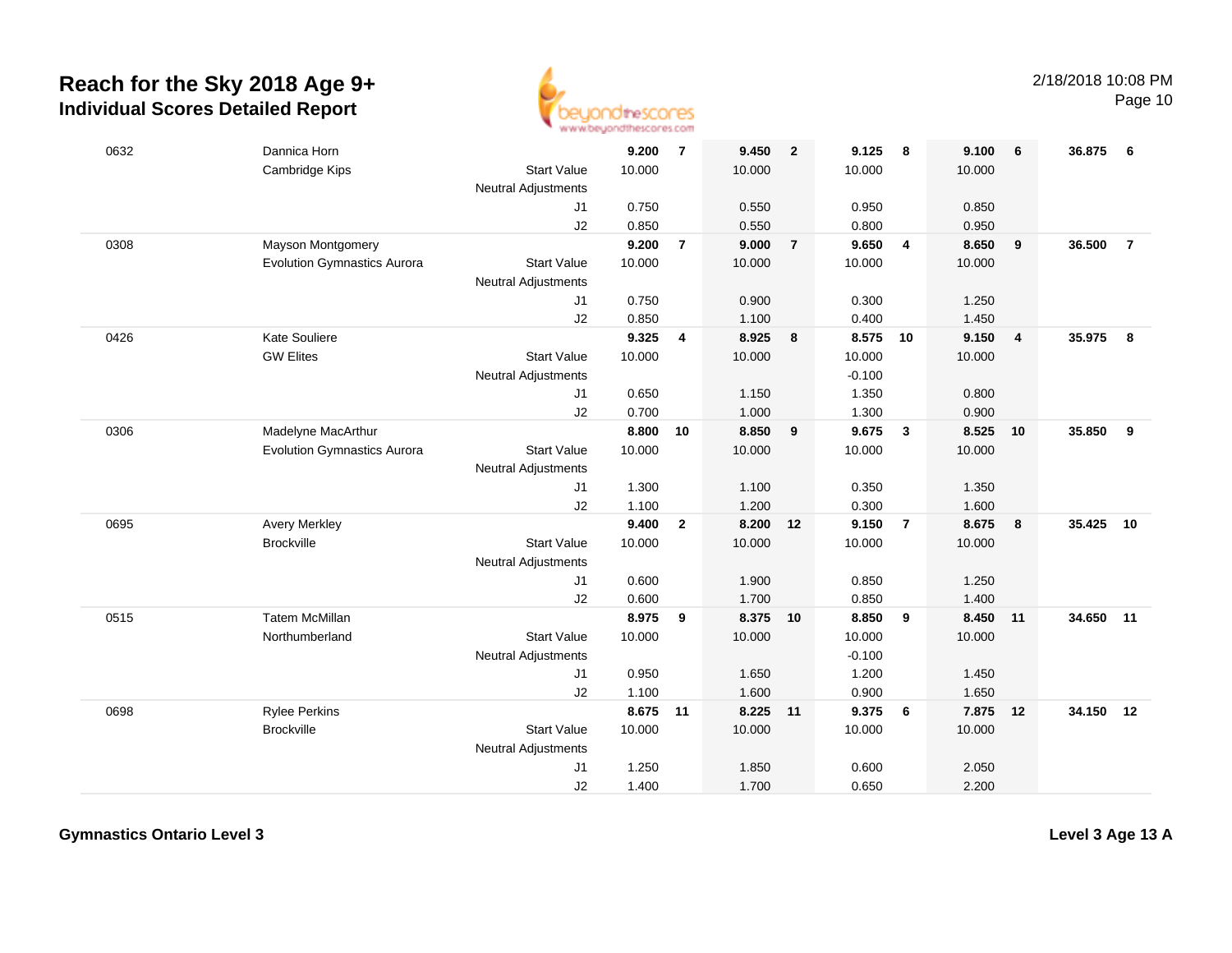

| ID   | <b>League ID</b> | <b>Name</b>              |                            | VT     | #                       | <b>UB</b> | #              | <b>BB</b> | #                       | <b>FX</b> | #                       | AA     | #                       |
|------|------------------|--------------------------|----------------------------|--------|-------------------------|-----------|----------------|-----------|-------------------------|-----------|-------------------------|--------|-------------------------|
| 0295 |                  | Keaira Yaworski          |                            | 9.275  | $\overline{\mathbf{4}}$ | 9.600     | $\mathbf{1}$   | 9.600     | $\mathbf{1}$            | 9.175     | $\overline{2}$          | 37.650 | $\mathbf{1}$            |
|      |                  | Cambridge Kips           | <b>Start Value</b>         | 10.000 |                         | 10.000    |                | 10.000    |                         | 10.000    |                         |        |                         |
|      |                  |                          | <b>Neutral Adjustments</b> |        |                         |           |                |           |                         |           |                         |        |                         |
|      |                  |                          | J1                         | 0.650  |                         | 0.400     |                | 0.400     |                         | 0.800     |                         |        |                         |
|      |                  |                          | J2                         | 0.800  |                         | 0.400     |                | 0.400     |                         | 0.850     |                         |        |                         |
| 0658 |                  | <b>Taylor Prokosch</b>   |                            | 9.325  | $\overline{2}$          | 9.575     | $\overline{2}$ | 9.200     | $\mathbf{3}$            | 9.125     | $\overline{\mathbf{3}}$ | 37.225 | $\overline{2}$          |
|      |                  | Toronto Premier Gym Club | <b>Start Value</b>         | 10.000 |                         | 10.000    |                | 10.000    |                         | 10.000    |                         |        |                         |
|      |                  |                          | <b>Neutral Adjustments</b> |        |                         |           |                |           |                         |           |                         |        |                         |
|      |                  |                          | J1                         | 0.700  |                         | 0.400     |                | 0.700     |                         | 0.800     |                         |        |                         |
|      |                  |                          | J2                         | 0.650  |                         | 0.450     |                | 0.900     |                         | 0.950     |                         |        |                         |
| 0625 |                  | Chloe Bergeron           |                            | 9.000  | $\overline{7}$          | 8.875     | 6              | 9.500     | $\overline{2}$          | 9.075     | $\overline{4}$          | 36.450 | $\overline{3}$          |
|      |                  | Loyalist Gymnastics Club | <b>Start Value</b>         | 10.000 |                         | 10.000    |                | 10.000    |                         | 10.000    |                         |        |                         |
|      |                  |                          | <b>Neutral Adjustments</b> |        |                         |           |                |           |                         |           |                         |        |                         |
|      |                  |                          | J1                         | 0.900  |                         | 1.150     |                | 0.500     |                         | 0.800     |                         |        |                         |
|      |                  |                          | J2                         | 1.100  |                         | 1.100     |                | 0.500     |                         | 1.050     |                         |        |                         |
| 0501 |                  | Farrah Philpot           |                            | 9.300  | $\mathbf{3}$            | 8.900     | 5              | 9.200     | $\mathbf{3}$            | 8.725     | 8                       | 36.125 | $\overline{\mathbf{4}}$ |
|      |                  | Loyalist Gymnastics Club | <b>Start Value</b>         | 10.000 |                         | 10.000    |                | 10.000    |                         | 10.000    |                         |        |                         |
|      |                  |                          | Neutral Adjustments        |        |                         |           |                |           |                         |           |                         |        |                         |
|      |                  |                          | J1                         | 0.700  |                         | 1.000     |                | 0.900     |                         | 1.300     |                         |        |                         |
|      |                  |                          | J2                         | 0.700  |                         | 1.200     |                | 0.700     |                         | 1.250     |                         |        |                         |
| 0603 |                  | Kierra Mate              |                            | 8.600  | 8                       | 9.200     | $\overline{4}$ | 9.100     | $\overline{4}$          | 8.925     | 5                       | 35.825 | 5                       |
|      |                  | <b>Whitby Gymnastics</b> | <b>Start Value</b>         | 10.000 |                         | 10.000    |                | 10.000    |                         | 10.000    |                         |        |                         |
|      |                  |                          | Neutral Adjustments        |        |                         |           |                |           |                         |           |                         |        |                         |
|      |                  |                          | J1                         | 1.300  |                         | 0.750     |                | 0.850     |                         | 1.000     |                         |        |                         |
|      |                  |                          | J2                         | 1.500  |                         | 0.850     |                | 0.950     |                         | 1.150     |                         |        |                         |
| 0505 |                  | Freddi Young             |                            | 9.250  | 5                       | 8.725     | 8              | 8.850     | 5                       | 8.775     | $\overline{7}$          | 35.600 | 6                       |
|      |                  | Loyalist Gymnastics Club | <b>Start Value</b>         | 10.000 |                         | 10.000    |                | 10.000    |                         | 10.000    |                         |        |                         |
|      |                  |                          | Neutral Adjustments        |        |                         |           |                | $-0.100$  |                         |           |                         |        |                         |
|      |                  |                          | J1                         | 0.750  |                         | 1.350     |                | 1.100     |                         | 1.100     |                         |        |                         |
|      |                  |                          | J2                         | 0.750  |                         | 1.200     |                | 1.000     |                         | 1.350     |                         |        |                         |
| 0455 |                  | Gala Baranchuk           |                            | 9.175  | 6                       | 9.525     | $\mathbf{3}$   | 7.775     | $\overline{\mathbf{8}}$ | 8.800     | 6                       | 35.275 | $\overline{7}$          |
|      |                  | Kingston Gymnastics      | <b>Start Value</b>         | 10.000 |                         | 10.000    |                | 10.000    |                         | 10.000    |                         |        |                         |
|      |                  |                          | <b>Neutral Adjustments</b> |        |                         |           |                |           |                         |           |                         |        |                         |
|      |                  |                          | J1                         | 0.850  |                         | 0.450     |                | 2.200     |                         | 1.200     |                         |        |                         |
|      |                  |                          | J2                         | 0.800  |                         | 0.500     |                | 2.250     |                         | 1.200     |                         |        |                         |
| 0700 |                  | Erica Taylor             |                            | 9.650  | $\mathbf{1}$            | 6.750     | 9              | 8.500     | $\overline{7}$          | 9.350     | $\overline{1}$          | 34.250 | 8                       |
|      |                  | <b>Brockville</b>        | <b>Start Value</b>         | 10.000 |                         | 10.000    |                | 10.000    |                         | 10.000    |                         |        |                         |
|      |                  |                          | <b>Neutral Adjustments</b> |        |                         |           |                |           |                         |           |                         |        |                         |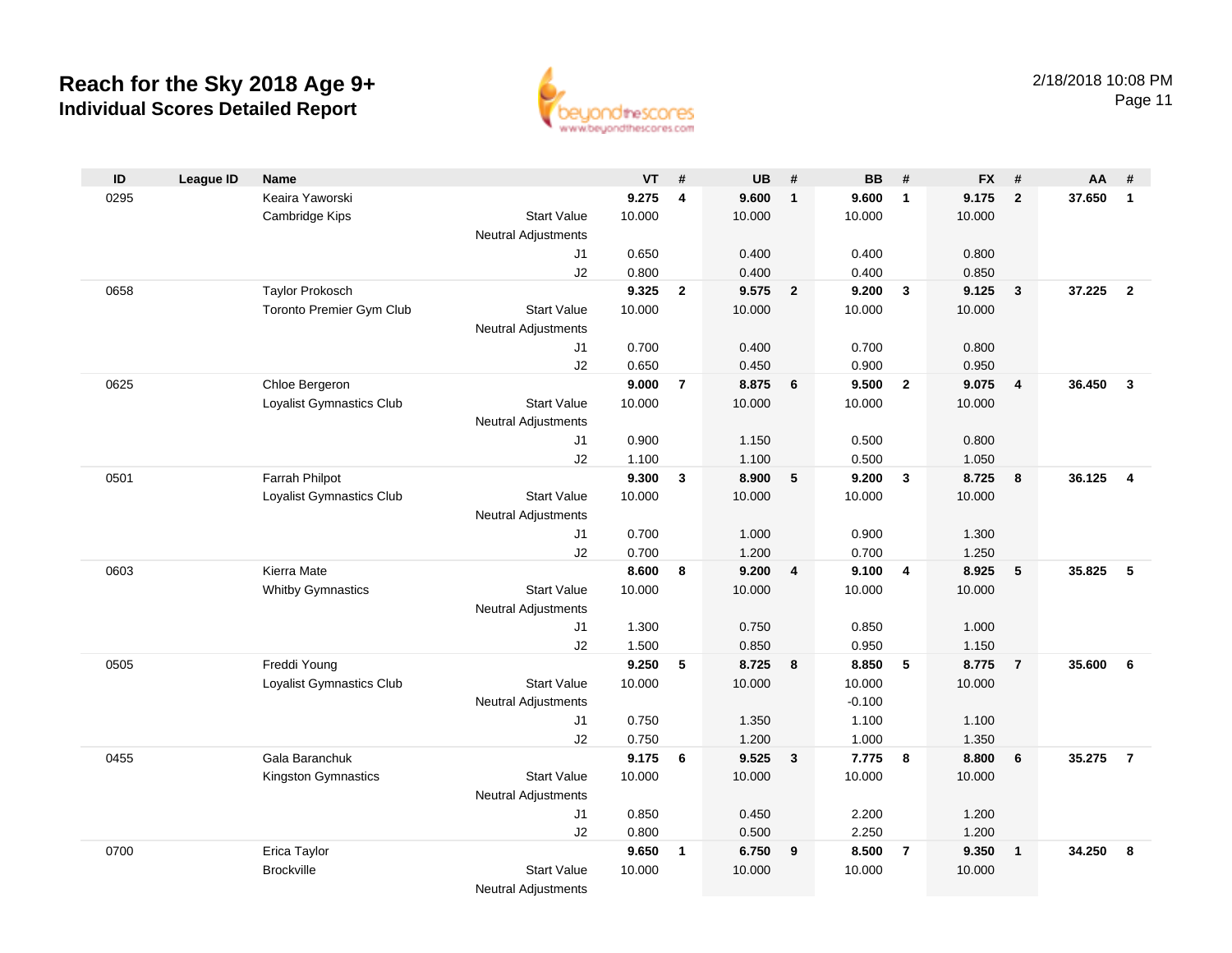

**Level 3 Age 13 B**

Page 12

|      | J1<br>J2                                            | 0.350<br>0.350 | 3.200<br>3.300 | .500<br>1.500 | 0.550<br>0.750 |             |
|------|-----------------------------------------------------|----------------|----------------|---------------|----------------|-------------|
| 0433 | Isabelle Bonner                                     | 8.300<br>9     | 8.750          | 8.550<br>- 6  | 8.000<br>9     | 33.600<br>9 |
|      | <b>Hearts Gymnastics Club</b><br><b>Start Value</b> | 10.000         | 10.000         | 10.000        | 10.000         |             |
|      | <b>Neutral Adjustments</b>                          |                |                |               |                |             |
|      | J1                                                  | 1.500          | 1.100          | 1.400         | 2.100          |             |
|      | J2                                                  | 1.900          | 1.400          | .500          | 1.900          |             |

#### **Gymnastics Ontario Level 3**

| ID   | <b>League ID</b> | <b>Name</b>              |                                              | <b>VT</b> | #              | <b>UB</b> | #              | <b>BB</b> | #              | <b>FX</b> | #              | AA     | #                       |
|------|------------------|--------------------------|----------------------------------------------|-----------|----------------|-----------|----------------|-----------|----------------|-----------|----------------|--------|-------------------------|
| 0602 |                  | Jamie Manders            |                                              | 9.700     | 1              | 9.100     | 5              | 9.325     | $\mathbf{1}$   | 9.150     | $\mathbf{3}$   | 37.275 | $\overline{1}$          |
|      |                  | <b>Whitby Gymnastics</b> | <b>Start Value</b>                           | 10.000    |                | 10.000    |                | 10.000    |                | 10.000    |                |        |                         |
|      |                  |                          | Neutral Adjustments                          |           |                |           |                |           |                |           |                |        |                         |
|      |                  |                          | J <sub>1</sub>                               | 0.350     |                | 0.950     |                | 0.700     |                | 0.850     |                |        |                         |
|      |                  |                          | J <sub>2</sub>                               | 0.250     |                | 0.850     |                | 0.650     |                | 0.850     |                |        |                         |
| 0349 |                  | Rachael Mijares          |                                              | 8.925     | 5              | 9.025     | 6              | 9.225     | $\overline{2}$ | 9.450     | $\overline{1}$ | 36.625 | $\overline{2}$          |
|      |                  | Gemini Gymnastics        | <b>Start Value</b>                           | 10.000    |                | 10.000    |                | 10.000    |                | 10.000    |                |        |                         |
|      |                  |                          | <b>Neutral Adjustments</b>                   |           |                |           |                |           |                |           |                |        |                         |
|      |                  |                          | J <sub>1</sub>                               | 0.950     |                | 0.950     |                | 0.800     |                | 0.450     |                |        |                         |
|      |                  |                          | J <sub>2</sub>                               | 1.200     |                | 1.000     |                | 0.750     |                | 0.650     |                |        |                         |
| 0652 |                  | <b>Isabel MacManus</b>   |                                              | 8.900     | 6              | 9.400     | $\overline{2}$ | 9.075     | $\mathbf{3}$   | 9.000     | $\overline{4}$ | 36.375 | $\overline{\mathbf{3}}$ |
|      |                  | Toronto Premier Gym Club | <b>Start Value</b>                           | 10.000    |                | 10.000    |                | 10.000    |                | 10.000    |                |        |                         |
|      |                  |                          | Neutral Adjustments                          |           |                |           |                |           |                |           |                |        |                         |
|      |                  |                          | J <sub>1</sub>                               | 1.050     |                | 0.650     |                | 0.900     |                | 0.950     |                |        |                         |
|      |                  |                          | J <sub>2</sub>                               | 1.150     |                | 0.550     |                | 0.950     |                | 1.050     |                |        |                         |
| 0697 |                  | <b>Himali Peiris</b>     |                                              | 9.300     | 3              | 9.500     | $\mathbf{1}$   | 9.075     | $\mathbf{3}$   | 8.500     | $\overline{7}$ | 36.375 | $\overline{\mathbf{3}}$ |
|      |                  | <b>Brockville</b>        | <b>Start Value</b>                           | 10.000    |                | 10.000    |                | 10.000    |                | 10.000    |                |        |                         |
|      |                  |                          | <b>Neutral Adjustments</b>                   |           |                |           |                |           |                |           |                |        |                         |
|      |                  |                          | J <sub>1</sub>                               | 0.650     |                | 0.450     |                | 1.000     |                | 1.400     |                |        |                         |
|      |                  |                          | J <sub>2</sub>                               | 0.750     |                | 0.550     |                | 0.850     |                | 1.600     |                |        |                         |
| 0368 |                  | Alex Woitzik             |                                              | 9.200     | 4              | 9.400     | $\overline{2}$ | 8.475     | 5              | 9.175     | $\overline{2}$ | 36.250 | $\overline{4}$          |
|      |                  | Gemini Gymnastics        | <b>Start Value</b>                           | 10.000    |                | 10.000    |                | 10.000    |                | 10.000    |                |        |                         |
|      |                  |                          | <b>Neutral Adjustments</b>                   |           |                |           |                |           |                |           |                |        |                         |
|      |                  |                          | J <sub>1</sub>                               | 0.700     |                | 0.650     |                | 1.450     |                | 0.750     |                |        |                         |
|      |                  |                          | J <sub>2</sub>                               | 0.900     |                | 0.550     |                | 1.600     |                | 0.900     |                |        |                         |
| 0640 |                  | Robin Backewich          |                                              | 8.800     | $\overline{7}$ | 9.300     | $\overline{4}$ | 8.700     | $\overline{4}$ | 8.800     | - 6            | 35.600 | 5                       |
|      |                  | Toronto Premier Gym Club | <b>Start Value</b>                           | 10.000    |                | 10.000    |                | 10.000    |                | 10.000    |                |        |                         |
|      |                  |                          | <b>Alla consult And Constanting Constant</b> |           |                |           |                |           |                |           |                |        |                         |

Neutral Adjustments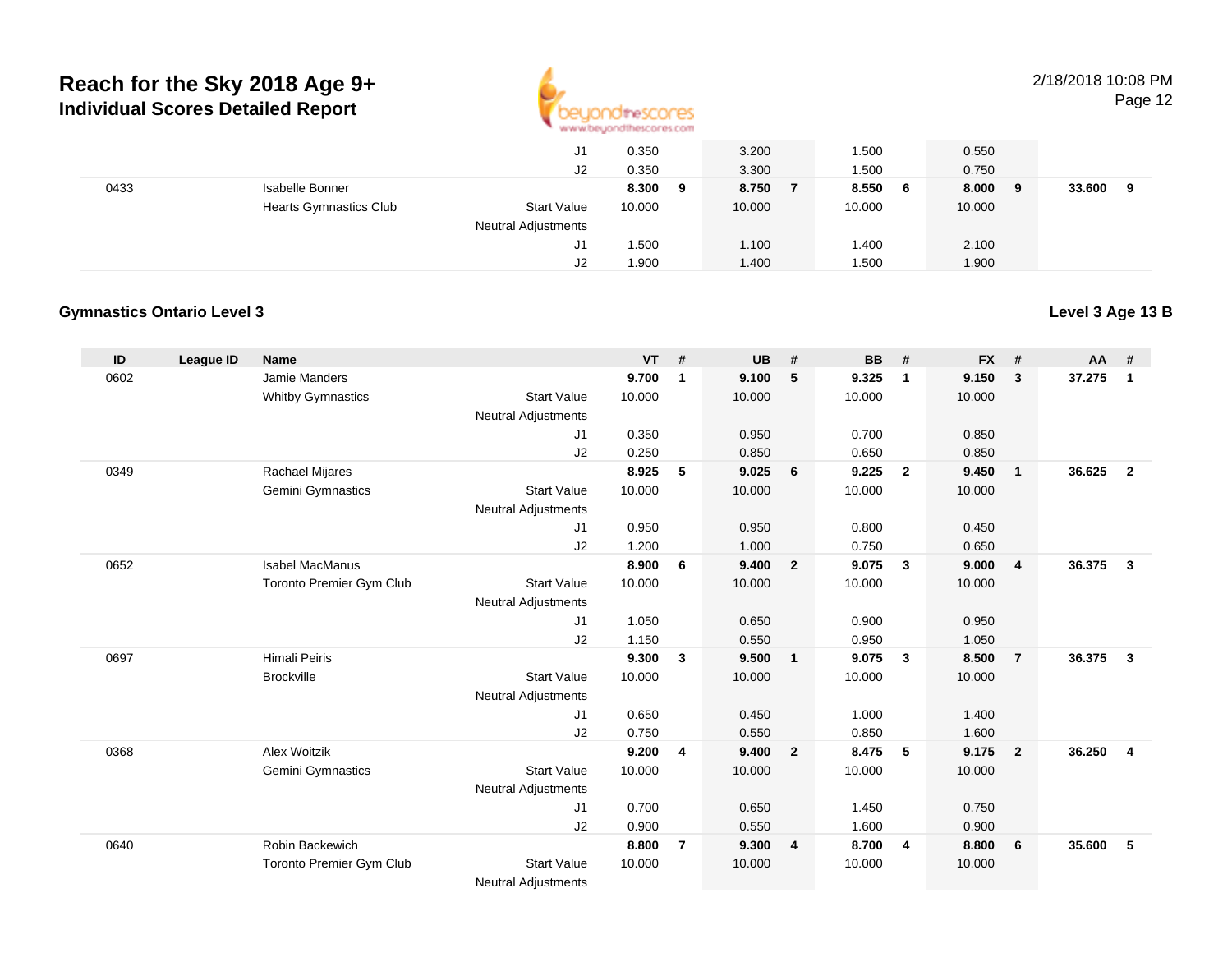

|      |                          | J1                         | 1.200  |                | 0.700   |                | 1.200  |                | 1.100  |     |        |     |
|------|--------------------------|----------------------------|--------|----------------|---------|----------------|--------|----------------|--------|-----|--------|-----|
|      |                          | J2                         | 1.200  |                | 0.700   |                | 1.400  |                | 1.300  |     |        |     |
| 0692 | Lauren McDonald          |                            | 9.475  | $\mathbf{2}$   | 8.775   | $\overline{7}$ | 8.050  | - 8            | 8.825  | - 5 | 35.125 | - 6 |
|      | <b>Brockville</b>        | <b>Start Value</b>         | 10.000 |                | 10.000  |                | 10.000 |                | 10.000 |     |        |     |
|      |                          | <b>Neutral Adjustments</b> |        |                |         |                |        |                |        |     |        |     |
|      |                          | J <sub>1</sub>             | 0.500  |                | 1.200   |                | 1.900  |                | 1.050  |     |        |     |
|      |                          | J2                         | 0.550  |                | 1.250   |                | 2.000  |                | 1.300  |     |        |     |
| 0659 | <b>Isabel Satchel</b>    |                            | 8.500  | 8              | 9.350 3 |                | 8.400  | 6              | 8.350  | 8   | 34.600 | - 7 |
|      | Toronto Premier Gym Club | <b>Start Value</b>         | 10.000 |                | 10.000  |                | 10.000 |                | 10.000 |     |        |     |
|      |                          | <b>Neutral Adjustments</b> |        |                |         |                |        |                |        |     |        |     |
|      |                          | J <sub>1</sub>             | 1.500  |                | 0.600   |                | 1.500  |                | 1.500  |     |        |     |
|      |                          | J2                         | 1.500  |                | 0.700   |                | 1.700  |                | 1.800  |     |        |     |
| 0520 | Sydney Watson            |                            | 9.200  | $\overline{4}$ | 8.450   | 8              | 8.150  | $\overline{7}$ | 8.275  | - 9 | 34.075 | -8  |
|      | Northumberland           | <b>Start Value</b>         | 10.000 |                | 10.000  |                | 10.000 |                | 10.000 |     |        |     |
|      |                          | <b>Neutral Adjustments</b> |        |                |         |                |        |                |        |     |        |     |
|      |                          | J <sub>1</sub>             | 0.700  |                | 1.400   |                | 1.900  |                | 1.600  |     |        |     |
|      |                          | J2                         | 0.900  |                | 1.700   |                | 1.800  |                | 1.850  |     |        |     |

#### **Gymnastics Ontario Level 3Level 3 Age 14-15**

**ID League ID Name VT # UB # BB # FX # AA #** 0472 Mariana Matos **9.350 <sup>1</sup> 9.500 <sup>1</sup> 9.025 <sup>1</sup> 8.350 <sup>6</sup> 36.225 <sup>1</sup>** Kingston Gymnastics Start Valuee 10.000 10.000 10.000 10.000 Neutral Adjustments J1 0.650 0.500 1.000 1.500 J2 0.650 0.500 0.950 1.800 0444 Averie Hall **8.950 <sup>5</sup> 8.800 <sup>3</sup> 8.800 <sup>3</sup> 8.850 <sup>2</sup> 35.400 <sup>2</sup>** Hearts Gymnastics Club Start Value 10.000 10.000 10.000 10.000 Neutral Adjustments J1 1.000 1.100 1.200 1.000 J2 1.100 1.300 1.200 1.300 0440 Madison Gardinier **9.000 <sup>4</sup> 8.650 <sup>4</sup> 8.450 <sup>6</sup> 8.575 <sup>5</sup> 34.675 <sup>3</sup>** Hearts Gymnastics Club Start Value 10.000 10.000 10.000 10.000 Neutral Adjustments J1 0.900 1.200 1.700 1.450 J2 1.100 1.500 1.400 1.400 0477 Eva Reid **9.175 <sup>3</sup> 9.000 <sup>2</sup> 7.250 <sup>9</sup> 8.700 <sup>4</sup> 34.125 <sup>4</sup>** Kingston Gymnastics Start Valuee 10.000 10.000 10.000 10.000 Neutral Adjustments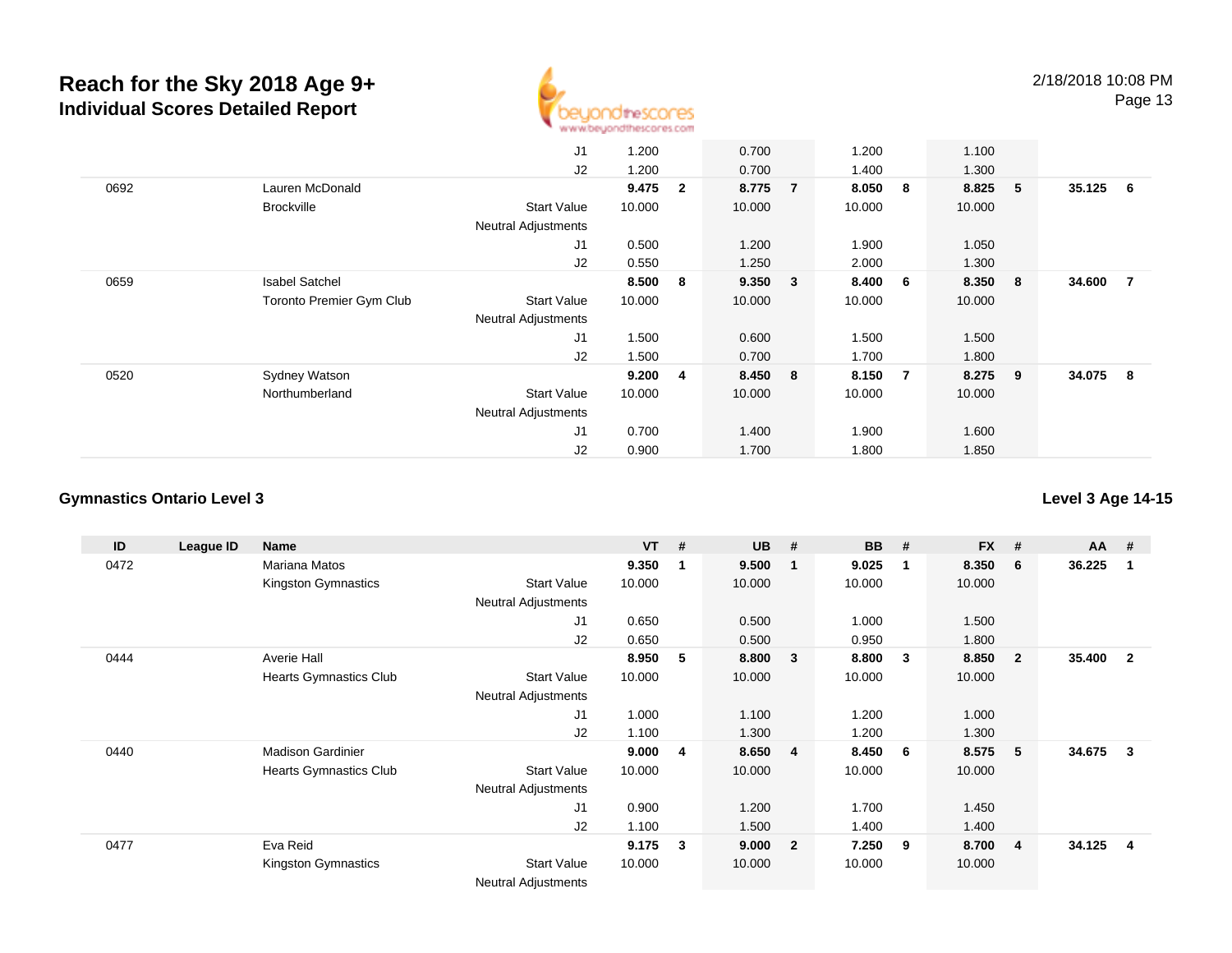

|      |                               | J <sub>1</sub>             | 0.750  |                | 0.900  |                | 2.700  |                | 1.300  |                         |        |                |
|------|-------------------------------|----------------------------|--------|----------------|--------|----------------|--------|----------------|--------|-------------------------|--------|----------------|
|      |                               | J2                         | 0.900  |                | 1.100  |                | 2.800  |                | 1.300  |                         |        |                |
| 0435 | Bethany Choy                  |                            | 8.900  | 6              | 8.550  | 5              | 7.750  | 8              | 8.800  | $\overline{\mathbf{3}}$ | 34.000 | -5             |
|      | <b>Hearts Gymnastics Club</b> | <b>Start Value</b>         | 10.000 |                | 10.000 |                | 10.000 |                | 10.000 |                         |        |                |
|      |                               | <b>Neutral Adjustments</b> |        |                |        |                |        |                |        |                         |        |                |
|      |                               | J1                         | 1.100  |                | 1.400  |                | 2.100  |                | 1.100  |                         |        |                |
|      |                               | J2                         | 1.100  |                | 1.500  |                | 2.400  |                | 1.300  |                         |        |                |
| 0431 | <b>Cassidy Armstrong</b>      |                            | 8.875  | $\overline{7}$ | 7.300  | 8              | 8.475  | 5              | 9.050  | $\overline{\mathbf{1}}$ | 33.700 | 6              |
|      | <b>Hearts Gymnastics Club</b> | <b>Start Value</b>         | 10.000 |                | 10.000 |                | 10.000 |                | 10.000 |                         |        |                |
|      |                               | <b>Neutral Adjustments</b> |        |                |        |                |        |                |        |                         |        |                |
|      |                               | J1                         | 1.050  |                | 2.500  |                | 1.500  |                | 0.850  |                         |        |                |
|      |                               | J2                         | 1.200  |                | 2.900  |                | 1.550  |                | 1.050  |                         |        |                |
| 0259 | Sarah Goodhand                |                            | 9.275  | $\overline{2}$ | 7.800  | $\overline{7}$ | 8.325  | $\overline{7}$ | 8.250  | $\overline{7}$          | 33.650 | $\overline{7}$ |
|      | <b>Bluewater</b>              | <b>Start Value</b>         | 10.000 |                | 10.000 |                | 10.000 |                | 10.000 |                         |        |                |
|      |                               | <b>Neutral Adjustments</b> |        |                |        |                |        |                |        |                         |        |                |
|      |                               | J1                         | 0.700  |                | 2.100  |                | 1.600  |                | 1.600  |                         |        |                |
|      |                               | J2                         | 0.750  |                | 2.300  |                | 1.750  |                | 1.900  |                         |        |                |
| 0478 | Zoe Rorabeck                  |                            | 9.000  | 4              | 8.800  | $\mathbf{3}$   | 8.500  | $\overline{4}$ | 7.125  | 9                       | 33.425 | 8              |
|      | Kingston Gymnastics           | <b>Start Value</b>         | 10.000 |                | 10.000 |                | 10.000 |                | 10.000 |                         |        |                |
|      |                               | <b>Neutral Adjustments</b> |        |                |        |                |        |                |        |                         |        |                |
|      |                               | J1                         | 0.900  |                | 1.100  |                | 1.600  |                | 2.700  |                         |        |                |
|      |                               | J2                         | 1.100  |                | 1.300  |                | 1.400  |                | 3.050  |                         |        |                |
| 0457 | Jody Beach                    |                            | 8.825  | 8              | 8.200  | 6              | 8.875  | $\overline{2}$ | 7.450  | 8                       | 33.350 | 9              |
|      | Kingston Gymnastics           | <b>Start Value</b>         | 10.000 |                | 10.000 |                | 10.000 |                | 10.000 |                         |        |                |
|      |                               | <b>Neutral Adjustments</b> |        |                |        |                |        |                |        |                         |        |                |
|      |                               | J1                         | 1.200  |                | 1.900  |                | 1.200  |                | 2.400  |                         |        |                |
|      |                               | J2                         | 1.150  |                | 1.700  |                | 1.050  |                | 2.700  |                         |        |                |
|      |                               |                            |        |                |        |                |        |                |        |                         |        |                |

### **Gymnastics Ontario Level 3**

| ID   | League ID | <b>Name</b>                   |                            | $VT$ # |              | $UB$ #  |   | <b>BB</b> | - # | $FX$ # |                         | AA     | -#  |
|------|-----------|-------------------------------|----------------------------|--------|--------------|---------|---|-----------|-----|--------|-------------------------|--------|-----|
| 0460 |           | Analyse Chabot                |                            | 9.500  | $\mathbf{2}$ | 9.100   | 6 | 9.150     | - 4 | 9.350  | - 3                     | 37.100 |     |
|      |           | Kingston Gymnastics           | <b>Start Value</b>         | 10.000 |              | 10.000  |   | 10.000    |     | 10.000 |                         |        |     |
|      |           |                               | <b>Neutral Adjustments</b> |        |              |         |   |           |     |        |                         |        |     |
|      |           |                               | J1                         | 0.500  |              | 0.850   |   | 0.950     |     | 0.600  |                         |        |     |
|      |           |                               | J2                         | 0.500  |              | 0.950   |   | 0.750     |     | 0.700  |                         |        |     |
| 0432 |           | Kennedy Bastie                |                            | 9.200  |              | 9.175 4 |   | 9.300     |     | 9.400  | $\overline{\mathbf{2}}$ | 37.075 | - 2 |
|      |           | <b>Hearts Gymnastics Club</b> | Start Value                | 10.000 |              | 10.000  |   | 10.000    |     | 10.000 |                         |        |     |
|      |           |                               | <b>Neutral Adjustments</b> |        |              |         |   |           |     |        |                         |        |     |

**Level 3 Age 10 A**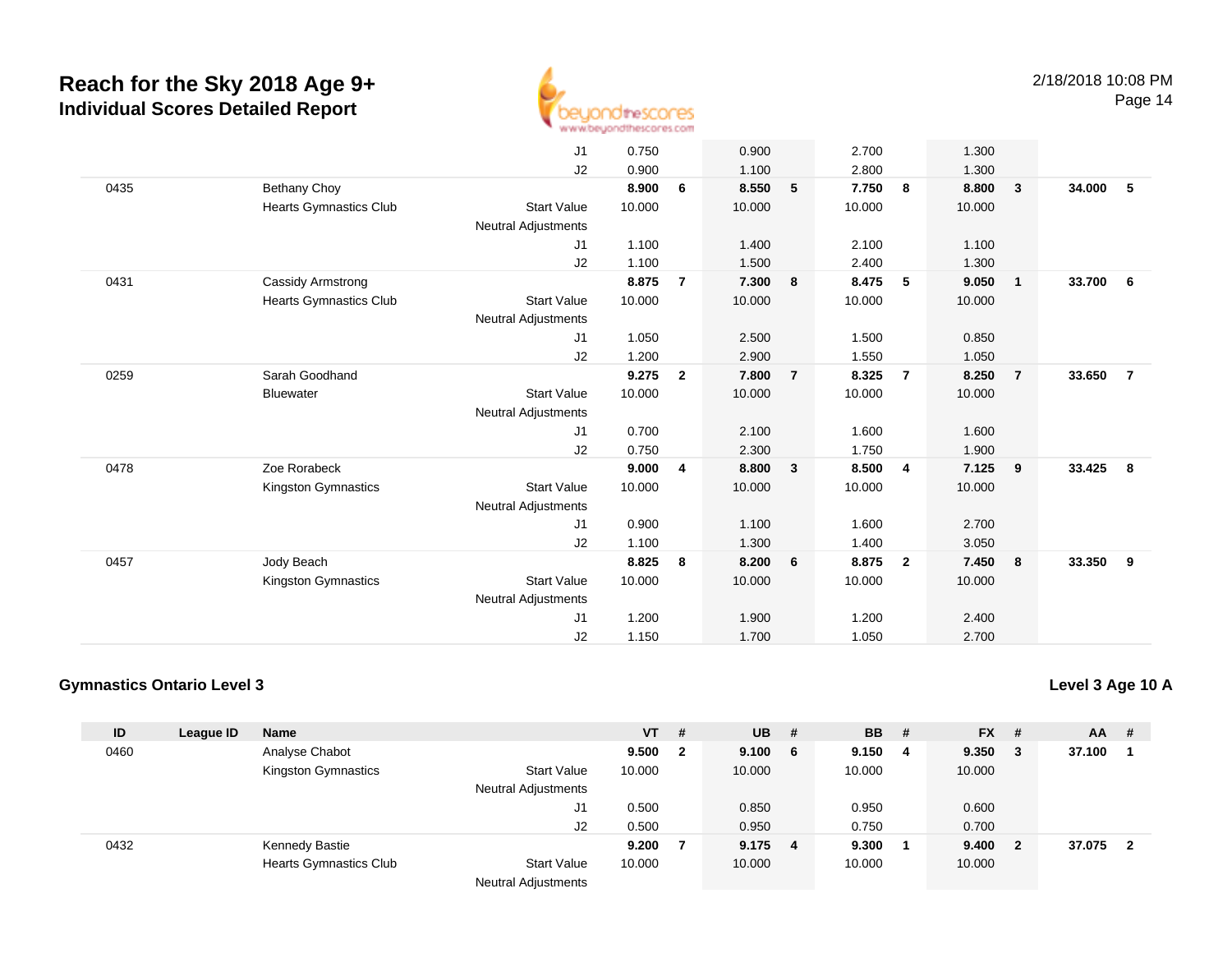

|      |                           | J <sub>1</sub>             | 0.800          |                         | 0.750          |                | 0.600          |                         | 0.650           |                |        |                         |
|------|---------------------------|----------------------------|----------------|-------------------------|----------------|----------------|----------------|-------------------------|-----------------|----------------|--------|-------------------------|
|      |                           | J2                         | 0.800          |                         | 0.900          |                | 0.800          |                         | 0.550           |                |        |                         |
| 0374 | Ava Cherry                |                            | 9.400          | $\mathbf{3}$            | 9.425          | $\overline{1}$ | 9.125          | 5                       | 9.100           | $\overline{7}$ | 37.050 | $\overline{\mathbf{3}}$ |
|      | <b>Glendon Gymnastics</b> | <b>Start Value</b>         | 10.000         |                         | 10.000         |                | 10.000         |                         | 10.000          |                |        |                         |
|      |                           | <b>Neutral Adjustments</b> |                |                         |                |                |                |                         |                 |                |        |                         |
|      |                           | J1                         | 0.600          |                         | 0.500          |                | 0.900          |                         | 0.800           |                |        |                         |
|      |                           | J2                         | 0.600          |                         | 0.650          |                | 0.850          |                         | 1.000           |                |        |                         |
| 0382 | Jordan Weavers            |                            | 9.125          | 8                       | 9.250          | $\mathbf{3}$   | 9.225          | $\overline{2}$          | 9.200           | $\overline{4}$ | 36.800 | $\overline{4}$          |
|      | <b>Glendon Gymnastics</b> | <b>Start Value</b>         | 10.000         |                         | 10.000         |                | 10.000         |                         | 10.000          |                |        |                         |
|      |                           | Neutral Adjustments        |                |                         |                |                |                |                         |                 |                |        |                         |
|      |                           | J1                         | 0.850          |                         | 0.650          |                | 0.800          |                         | 0.750           |                |        |                         |
|      |                           | J2                         | 0.900          |                         | 0.850          |                | 0.750          |                         | 0.850           |                |        |                         |
| 0379 | Danika Randall            |                            | 8.950          | 9                       | 9.150          | $-5$           | 9.175          | $\overline{\mathbf{3}}$ | 9.175           | 5              | 36.450 | 5                       |
|      | <b>Glendon Gymnastics</b> | <b>Start Value</b>         | 10.000         |                         | 10.000         |                | 10.000         |                         | 10.000          |                |        |                         |
|      |                           | <b>Neutral Adjustments</b> |                |                         |                |                | $-0.100$       |                         |                 |                |        |                         |
|      |                           | J1                         | 1.000          |                         | 0.900          |                | 0.650          |                         | 0.750           |                |        |                         |
|      |                           | J2                         | 1.100          |                         | 0.800          |                | 0.800          |                         | 0.900           |                |        |                         |
| 0475 | Lucie Poirier             |                            | 9.300          | $\overline{\mathbf{4}}$ | 8.600          | 9              | 8.875          | 6                       | 8.975           | 9              | 35.750 | 6                       |
|      | Kingston Gymnastics       | <b>Start Value</b>         | 10.000         |                         | 10.000         |                | 10.000         |                         | 10.000          |                |        |                         |
|      |                           | <b>Neutral Adjustments</b> |                |                         |                |                |                |                         |                 |                |        |                         |
|      |                           | J1                         | 0.650          |                         | 1.350          |                | 1.050          |                         | 0.950           |                |        |                         |
|      |                           | J2                         | 0.750          |                         | 1.450          |                | 1.200          |                         | 1.100           |                |        |                         |
| 0530 | Avalon Jackson            |                            | 9.600          | $\mathbf{1}$            | 8.650          | 8              | 8.500          | 9                       | 9.000           | 8              | 35.750 | $6\phantom{.0}6$        |
|      | Owen Sound Satellites     | <b>Start Value</b>         | 10.000         |                         | 10.000         |                | 10.000         |                         | 10.000          |                |        |                         |
|      |                           | Neutral Adjustments        |                |                         |                |                |                |                         |                 |                |        |                         |
|      |                           | J1                         | 0.450          |                         | 1.450          |                | 1.500          |                         | 0.900           |                |        |                         |
|      | Rowan Walker              | J2                         | 0.350<br>9.225 |                         | 1.250<br>9.375 |                | 1.500<br>7.875 |                         | 1.100           |                | 35.625 | $\overline{7}$          |
| 0558 |                           | <b>Start Value</b>         | 10.000         | 6                       | 10.000         | $\overline{2}$ | 10.000         | 11                      | 9.150<br>10.000 | 6              |        |                         |
|      | Scarborough Gym Elites    | Neutral Adjustments        |                |                         |                |                |                |                         |                 |                |        |                         |
|      |                           | J1                         | 0.850          |                         | 0.600          |                | 2.100          |                         | 0.750           |                |        |                         |
|      |                           | J2                         | 0.700          |                         | 0.650          |                | 2.150          |                         | 0.950           |                |        |                         |
| 0369 | Kaiya Tan                 |                            | 9.125          | 8                       | 8.725          | $\overline{7}$ | 8.775          | $\overline{7}$          | 8.925           | 10             | 35.550 | 8                       |
|      | Gemini Gymnastics         | <b>Start Value</b>         | 10.000         |                         | 10.000         |                | 10.000         |                         | 10.000          |                |        |                         |
|      |                           | <b>Neutral Adjustments</b> |                |                         |                |                | $-0.100$       |                         |                 |                |        |                         |
|      |                           | J1                         | 0.800          |                         | 1.400          |                | 1.150          |                         | 0.950           |                |        |                         |
|      |                           | J2                         | 0.950          |                         | 1.150          |                | 1.100          |                         | 1.200           |                |        |                         |
| 0318 | Mia Catucci               |                            | 9.300          | 4                       | 8.275          | 10             | 8.150          | 10                      | 9.500           | $\mathbf{1}$   | 35.225 | 9                       |
|      | Gemini Gymnastics         | <b>Start Value</b>         | 10.000         |                         | 10.000         |                | 10.000         |                         | 10.000          |                |        |                         |
|      |                           | <b>Neutral Adjustments</b> |                |                         |                |                | $-0.100$       |                         |                 |                |        |                         |
|      |                           |                            |                |                         |                |                |                |                         |                 |                |        |                         |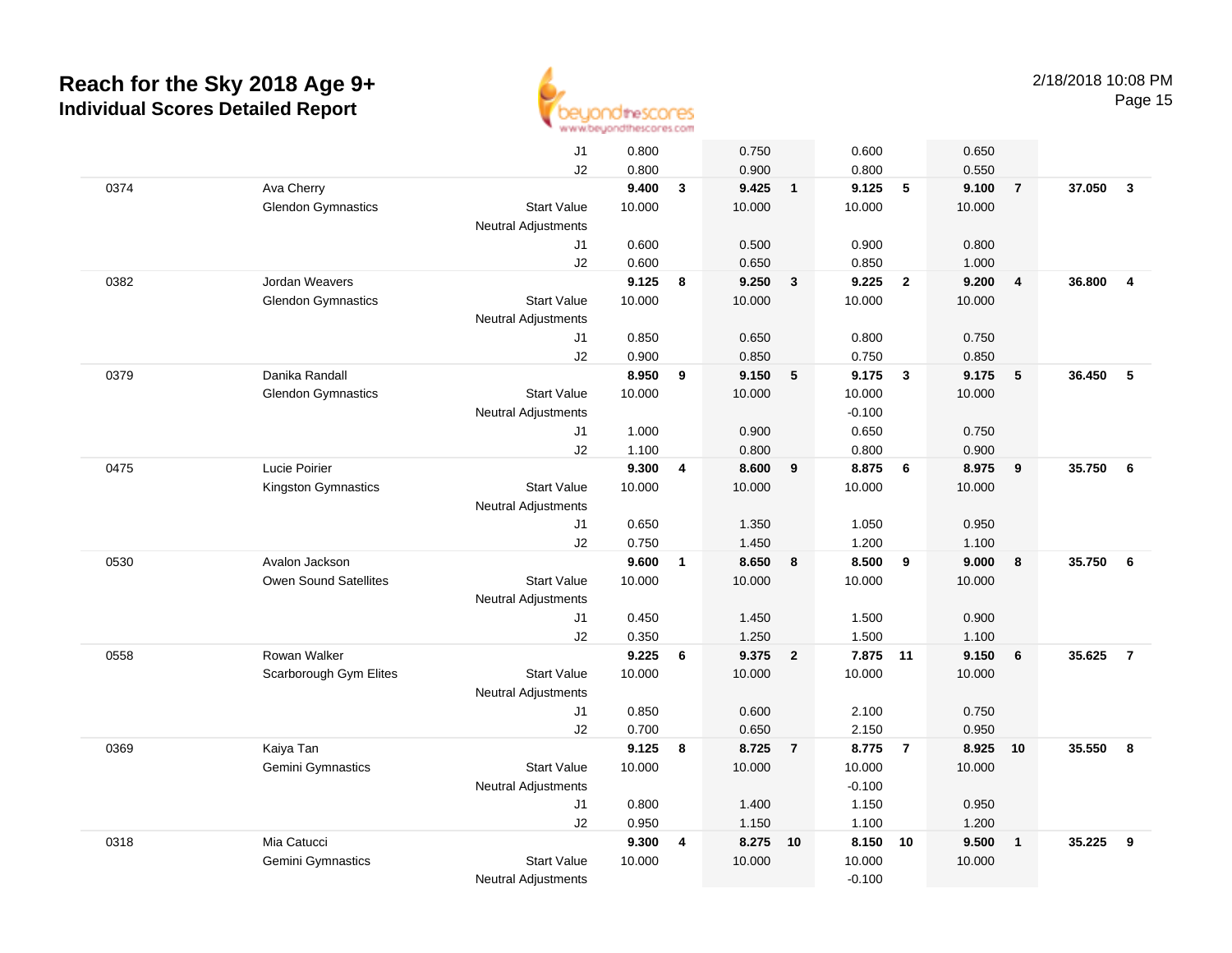

|      |                                               | J1<br>J2                               | 0.600<br>0.800  |   | 1.650<br>0.800     | 1.700<br>.800          | 0.600<br>0.400        |              |
|------|-----------------------------------------------|----------------------------------------|-----------------|---|--------------------|------------------------|-----------------------|--------------|
| 0438 | Ada Currelly<br><b>Hearts Gymnastics Club</b> | <b>Start Value</b>                     | 9.250<br>10.000 | 5 | 7.750 11<br>10.000 | 8.725<br>- 8<br>10.000 | 8.700<br>11<br>10.000 | 34.425<br>10 |
|      |                                               | <b>Neutral Adjustments</b><br>J1<br>J2 | 0.700<br>0.800  |   | 2.050<br>2.450     | 1.250<br>.300          | 1.200<br>1.400        |              |

#### **Gymnastics Ontario Level 3**

#### **ID League ID Name VT # UB # BB # FX # AA #** 0637 Juliette Cerny **9.550 <sup>3</sup> 9.300 <sup>3</sup> 9.150 <sup>1</sup> 9.475 <sup>2</sup> 37.475 <sup>1</sup>** Adrenaline Gymnastics Start Valuee 10.000 10.000 10.000 10.000 Neutral Adjustments J1 0.400 0.600 0.900 0.450 J2 0.500 0.800 0.800 0.600 0286 Lily Miller **9.850 <sup>1</sup> 9.275 <sup>4</sup> 8.925 <sup>4</sup> 9.400 <sup>3</sup> 37.450 <sup>2</sup>** Cambridge Kips Start Valuee 10.000 10.000 10.000 10.000 Neutral Adjustments $-0.300$ 0.850 J1 0.200 0.700 0.850 0.600 J2 0.100 0.750 0.700 0.600 0246 P5646660 Chiara D'Antonio **9.150 <sup>6</sup> 9.375 <sup>2</sup> 9.075 <sup>2</sup> 9.550 <sup>1</sup> 37.150 <sup>3</sup>** Adrenaline Gymnastics Start Valuee 10.000 10.000 10.000 10.000 Neutral Adjustments $\sim$  -0.100 0.700 J1 0.800 0.550 0.700 0.500 J2 0.900 0.700 0.950 0.400 0589 Brooklynn Buurman **9.350 <sup>4</sup> 9.500 <sup>1</sup> 8.675 <sup>6</sup> 9.300 <sup>4</sup> 36.825 <sup>4</sup>** Whitby Gymnastics Start Valuee 10.000 10.000 10.000 10.000 Neutral Adjustments $\sim$  -0.100 1.300 J1 0.700 0.450 1.300 0.600 J2 0.600 0.550 1.150 0.800 0385 Ella Chen **9.225 <sup>5</sup> 9.100 <sup>6</sup> 9.075 <sup>2</sup> 8.950 <sup>7</sup> 36.350 <sup>5</sup>** Gold Medal Gymnastics Start Valuee 10.000 10.000 10.000 10.000 Neutral Adjustments J1 0.750 0.700 0.900 1.000 J2 0.800 1.100 0.950 1.100 0696 Claire Merkley **9.600 <sup>2</sup> 8.600 <sup>9</sup> 9.025 <sup>3</sup> 9.050 <sup>6</sup> 36.275 <sup>6</sup> Brockville**  Start Value 10.000 10.000 10.000 10.000 Neutral Adjustments

**Level 3 Age 10 B**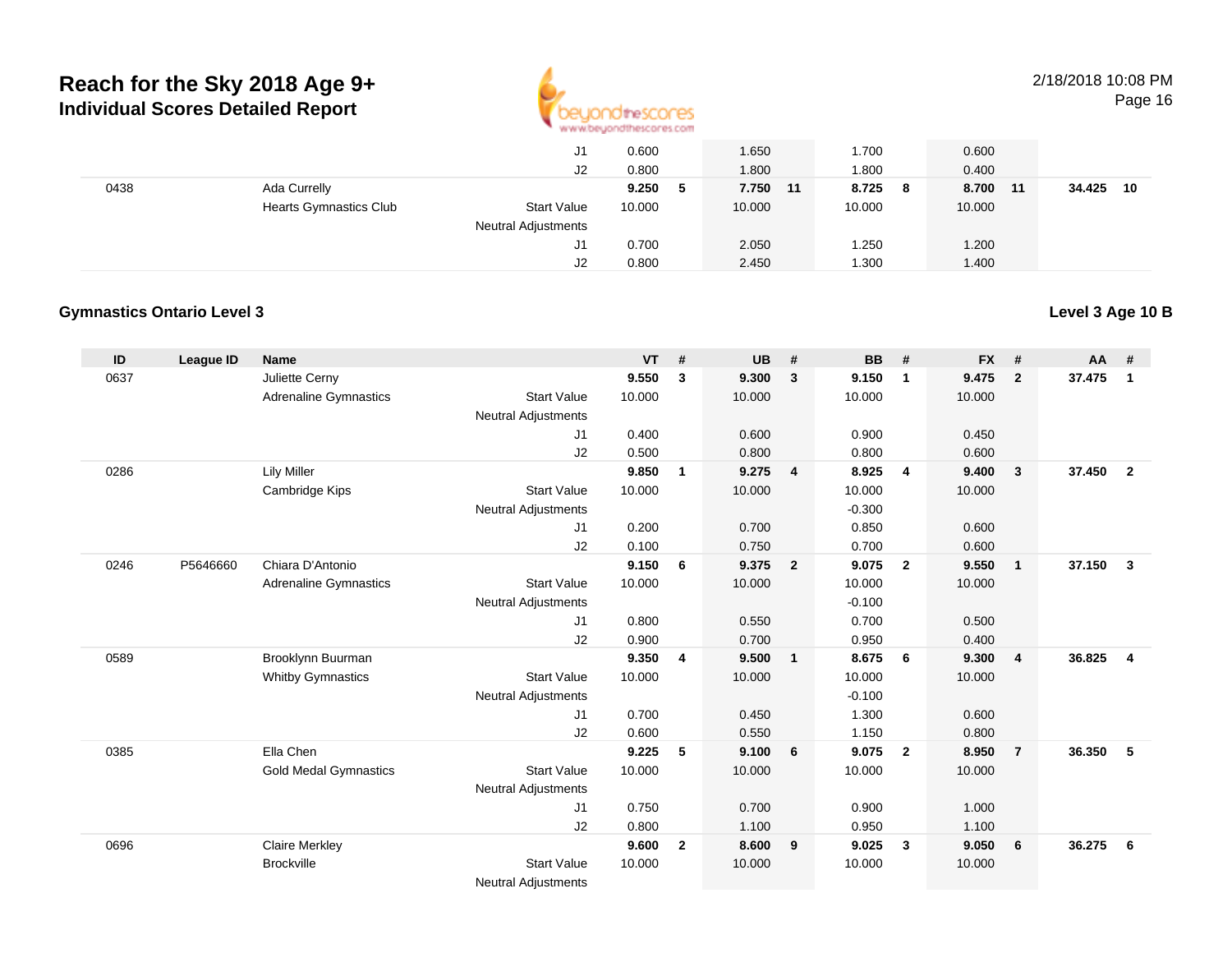

|      |                               | J1                         | 0.400  |                | 1.500    |                | 1.000  |                | 0.950  |    |           |                |
|------|-------------------------------|----------------------------|--------|----------------|----------|----------------|--------|----------------|--------|----|-----------|----------------|
|      |                               | J2                         | 0.400  |                | 1.300    |                | 0.950  |                | 0.950  |    |           |                |
| 0377 | Olivia Quigley                |                            | 9.150  | 6              | 9.175    | 5              | 9.025  | $\mathbf{3}$   | 7.800  | 11 | 35.150    | $\overline{7}$ |
|      | <b>Glendon Gymnastics</b>     | <b>Start Value</b>         | 10.000 |                | 10.000   |                | 10.000 |                | 10.000 |    |           |                |
|      |                               | <b>Neutral Adjustments</b> |        |                |          |                |        |                |        |    |           |                |
|      |                               | J1                         | 0.900  |                | 0.700    |                | 0.950  |                | 2.100  |    |           |                |
|      |                               | J <sub>2</sub>             | 0.800  |                | 0.950    |                | 1.000  |                | 2.300  |    |           |                |
| 0396 | Khloe Dalgleish               |                            | 9.075  | 8              | 8.675    | 8              | 8.100  | 8              | 9.175  | 5  | 35.025    | 8              |
|      | <b>Grand River Gymmies</b>    | <b>Start Value</b>         | 10.000 |                | 10.000   |                | 10.000 |                | 10.000 |    |           |                |
|      |                               | <b>Neutral Adjustments</b> |        |                |          |                |        |                |        |    |           |                |
|      |                               | J1                         | 0.850  |                | 1.300    |                | 1.950  |                | 0.750  |    |           |                |
|      |                               | J2                         | 1.000  |                | 1.350    |                | 1.850  |                | 0.900  |    |           |                |
| 0533 | Hannah Werger                 |                            | 9.550  | $\mathbf{3}$   | 7.975 11 |                | 8.525  | $\overline{7}$ | 8.850  | 9  | 34.900    | 9              |
|      | Owen Sound Satellites         | <b>Start Value</b>         | 10.000 |                | 10.000   |                | 10.000 |                | 10.000 |    |           |                |
|      |                               | Neutral Adjustments        |        |                |          |                |        |                |        |    |           |                |
|      |                               | J1                         | 0.400  |                | 2.250    |                | 1.550  |                | 1.100  |    |           |                |
|      |                               | J2                         | 0.500  |                | 1.800    |                | 1.400  |                | 1.200  |    |           |                |
| 0452 | Noah Raymond                  |                            | 8.800  | 9              | 8.100    | 10             | 8.900  | 5              | 8.875  | 8  | 34.675 10 |                |
|      | <b>Hearts Gymnastics Club</b> | <b>Start Value</b>         | 10.000 |                | 10.000   |                | 10.000 |                | 10.000 |    |           |                |
|      |                               | <b>Neutral Adjustments</b> |        |                |          |                |        |                |        |    |           |                |
|      |                               | J <sub>1</sub>             | 1.100  |                | 1.750    |                | 1.150  |                | 1.000  |    |           |                |
|      |                               | J2                         | 1.300  |                | 2.050    |                | 1.050  |                | 1.250  |    |           |                |
| 0685 | Sammy Galbraith               |                            | 9.100  | $\overline{7}$ | 8.850    | $\overline{7}$ | 7.800  | 10             | 7.800  | 11 | 33.550    | 11             |
|      | <b>Brockville</b>             | <b>Start Value</b>         | 10.000 |                | 10.000   |                | 10.000 |                | 10.000 |    |           |                |
|      |                               | <b>Neutral Adjustments</b> |        |                |          |                |        |                |        |    |           |                |
|      |                               | J <sub>1</sub>             | 0.800  |                | 1.000    |                | 2.100  |                | 2.400  |    |           |                |
|      |                               | J2                         | 1.000  |                | 1.300    |                | 2.300  |                | 2.000  |    |           |                |
| 0488 | <b>Addison Cooke</b>          |                            | 9.075  | 8              | 7.100    | 12             | 7.875  | 9              | 8.750  | 10 | 32.800    | 12             |
|      | Loyalist Gymnastics Club      | <b>Start Value</b>         | 10.000 |                | 10.000   |                | 10.000 |                | 10.000 |    |           |                |
|      |                               | <b>Neutral Adjustments</b> |        |                |          |                |        |                |        |    |           |                |
|      |                               | J1                         | 0.850  |                | 3.000    |                | 2.000  |                | 1.150  |    |           |                |
|      |                               | J2                         | 1.000  |                | 2.800    |                | 2.250  |                | 1.350  |    |           |                |

#### **Gymnastics Ontario Level 3**

**Level 3 Age 10 C**

| ID   | League ID | <b>Name</b>            |                     | VT     | UB     | <b>BB</b> | <b>FX</b> | AA.    | # |
|------|-----------|------------------------|---------------------|--------|--------|-----------|-----------|--------|---|
| 0443 |           | ∟exie Griffiths        |                     | 9.150  | 9.600  | 9.000     | 9.050     | 36.800 |   |
|      |           | Hearts Gymnastics Club | <b>Start Value</b>  | 10.000 | 10.000 | 10.000    | 10.000    |        |   |
|      |           |                        | Neutral Adjustments |        |        |           |           |        |   |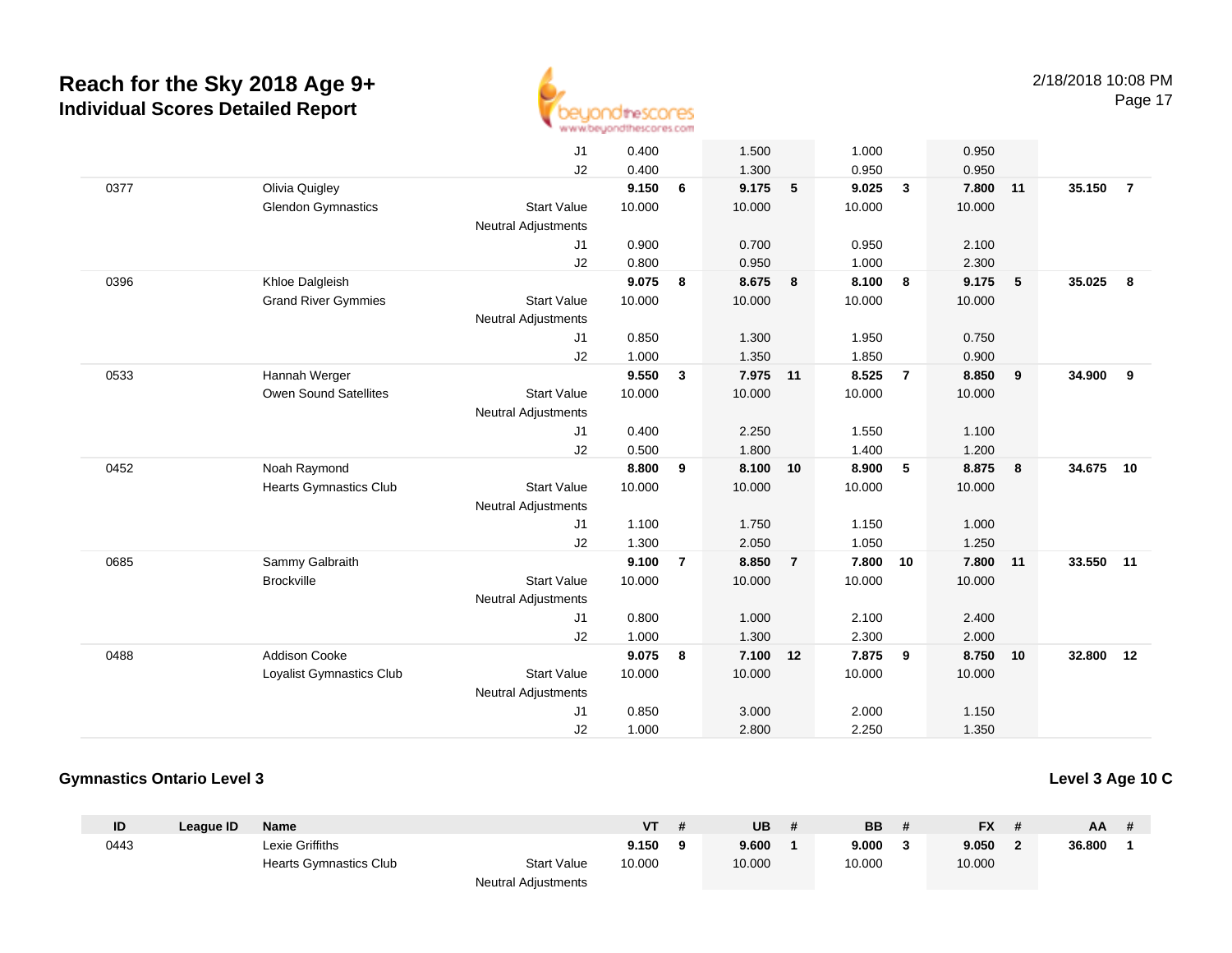

|      |                                         | J1                         | 0.900          |                | 0.300          |                         | 1.050          |                | 1.000          |                         |        |                         |
|------|-----------------------------------------|----------------------------|----------------|----------------|----------------|-------------------------|----------------|----------------|----------------|-------------------------|--------|-------------------------|
|      |                                         | J2                         | 0.800          |                | 0.500          |                         | 0.950          |                | 0.900          |                         |        |                         |
| 0250 | Sasha Pasceri                           |                            | 9.325          | 6              | 9.175          | $\overline{\mathbf{2}}$ | 9.200          | $\overline{1}$ | 8.675          | 6                       | 36.375 | $\overline{\mathbf{2}}$ |
|      | <b>Adrenaline Gymnastics</b>            | <b>Start Value</b>         | 10.000         |                | 10.000         |                         | 10.000         |                | 10.000         |                         |        |                         |
|      |                                         | <b>Neutral Adjustments</b> |                |                |                |                         |                |                |                |                         |        |                         |
|      |                                         | J1                         | 0.650          |                | 0.950          |                         | 0.850          |                | 1.200          |                         |        |                         |
|      |                                         | J2                         | 0.700          |                | 0.700          |                         | 0.750          |                | 1.450          |                         |        |                         |
| 0296 | Maeve Butler                            |                            | 9.450          | 4              | 8.800          | $6\phantom{1}6$         | 8.900          | $\overline{4}$ | 9.025          | $\overline{\mathbf{3}}$ | 36.175 | 3                       |
|      | <b>Evolution Gymnastics Aurora</b>      | <b>Start Value</b>         | 10.000         |                | 10.000         |                         | 10.000         |                | 10.000         |                         |        |                         |
|      |                                         | <b>Neutral Adjustments</b> |                |                |                |                         | $-0.100$       |                |                |                         |        |                         |
|      |                                         | J1                         | 0.500          |                | 1.200          |                         | 1.000          |                | 1.000          |                         |        |                         |
|      |                                         | J2                         | 0.600          |                | 1.200          |                         | 1.000          |                | 0.950          |                         |        |                         |
| 0663 | Natalie Comeau                          |                            | 9.500          | 3              | 9.125          | $\mathbf{3}$            | 8.525          | $\overline{7}$ | 9.025          | $\overline{\mathbf{3}}$ | 36.175 | 3                       |
|      | <b>Toronto Premier Gym Club</b>         | <b>Start Value</b>         | 10.000         |                | 10.000         |                         | 10.000         |                | 10.000         |                         |        |                         |
|      |                                         | <b>Neutral Adjustments</b> |                |                |                |                         |                |                |                |                         |        |                         |
|      |                                         | J1                         | 0.600          |                | 0.950          |                         | 1.400          |                | 0.900          |                         |        |                         |
|      |                                         | J2                         | 0.400          |                | 0.800          |                         | 1.550          |                | 1.050          |                         |        |                         |
| 0638 | Cadence Skimming                        |                            | 9.575          | $\overline{1}$ | 9.025          | $\overline{4}$          | 8.700          | 5              | 8.600          | $\overline{7}$          | 35.900 | $\overline{4}$          |
|      | <b>Adrenaline Gymnastics</b>            | <b>Start Value</b>         | 10.000         |                | 10.000         |                         | 10.000         |                | 10.000         |                         |        |                         |
|      |                                         | <b>Neutral Adjustments</b> |                |                |                |                         |                |                |                |                         |        |                         |
|      |                                         | J1                         | 0.450          |                | 0.850          |                         | 1.200          |                | 1.300          |                         |        |                         |
| 0497 |                                         | J2                         | 0.400<br>9.150 | 9              | 1.100<br>8.650 | 8                       | 1.400<br>8.550 | 6              | 1.500<br>8.900 | $\overline{4}$          | 35.250 | 5                       |
|      | Andrea Hung<br>Loyalist Gymnastics Club | <b>Start Value</b>         |                |                |                |                         |                |                |                |                         |        |                         |
|      |                                         |                            | 10.000         |                | 10.000         |                         | 10.000         |                | 10.000         |                         |        |                         |
|      |                                         | Neutral Adjustments<br>J1  | 0.950          |                | 1.400          |                         | 1.500          |                | 1.200          |                         |        |                         |
|      |                                         | J2                         | 0.750          |                | 1.300          |                         | 1.400          |                | 1.000          |                         |        |                         |
| 0648 | Sophie Holden                           |                            | 8.700          | 10             | 8.875          | 5                       | 9.150          | $\overline{2}$ | 8.350          | 8                       | 35.075 | - 6                     |
|      | Toronto Premier Gym Club                | <b>Start Value</b>         | 10.000         |                | 10.000         |                         | 10.000         |                | 10.000         |                         |        |                         |
|      |                                         | <b>Neutral Adjustments</b> |                |                |                |                         |                |                |                |                         |        |                         |
|      |                                         | J1                         | 1.400          |                | 1.250          |                         | 0.950          |                | 1.500          |                         |        |                         |
|      |                                         | J2                         | 1.200          |                | 1.000          |                         | 0.750          |                | 1.800          |                         |        |                         |
| 0489 | Leah Covert                             |                            | 9.550          | $\overline{2}$ | 8.550          | 9                       | 8.050 11       |                | 8.800          | 5                       | 34.950 | $\overline{7}$          |
|      | Loyalist Gymnastics Club                | <b>Start Value</b>         | 10.000         |                | 10.000         |                         | 10.000         |                | 10.000         |                         |        |                         |
|      |                                         | <b>Neutral Adjustments</b> |                |                |                |                         | $-0.100$       |                |                |                         |        |                         |
|      |                                         | J1                         | 0.500          |                | 1.300          |                         | 1.900          |                | 1.300          |                         |        |                         |
|      |                                         | J2                         | 0.400          |                | 1.600          |                         | 1.800          |                | 1.100          |                         |        |                         |
| 0316 | Reese Canning                           |                            | 9.350          | 5              | 8.150          | 10                      | 8.350          | 9              | 9.075          | $\mathbf{1}$            | 34.925 | 8                       |
|      | Gemini Gymnastics                       | <b>Start Value</b>         | 10.000         |                | 10.000         |                         | 10.000         |                | 10.000         |                         |        |                         |
|      |                                         | <b>Neutral Adjustments</b> |                |                |                |                         | $-0.100$       |                |                |                         |        |                         |
|      |                                         |                            |                |                |                |                         |                |                |                |                         |        |                         |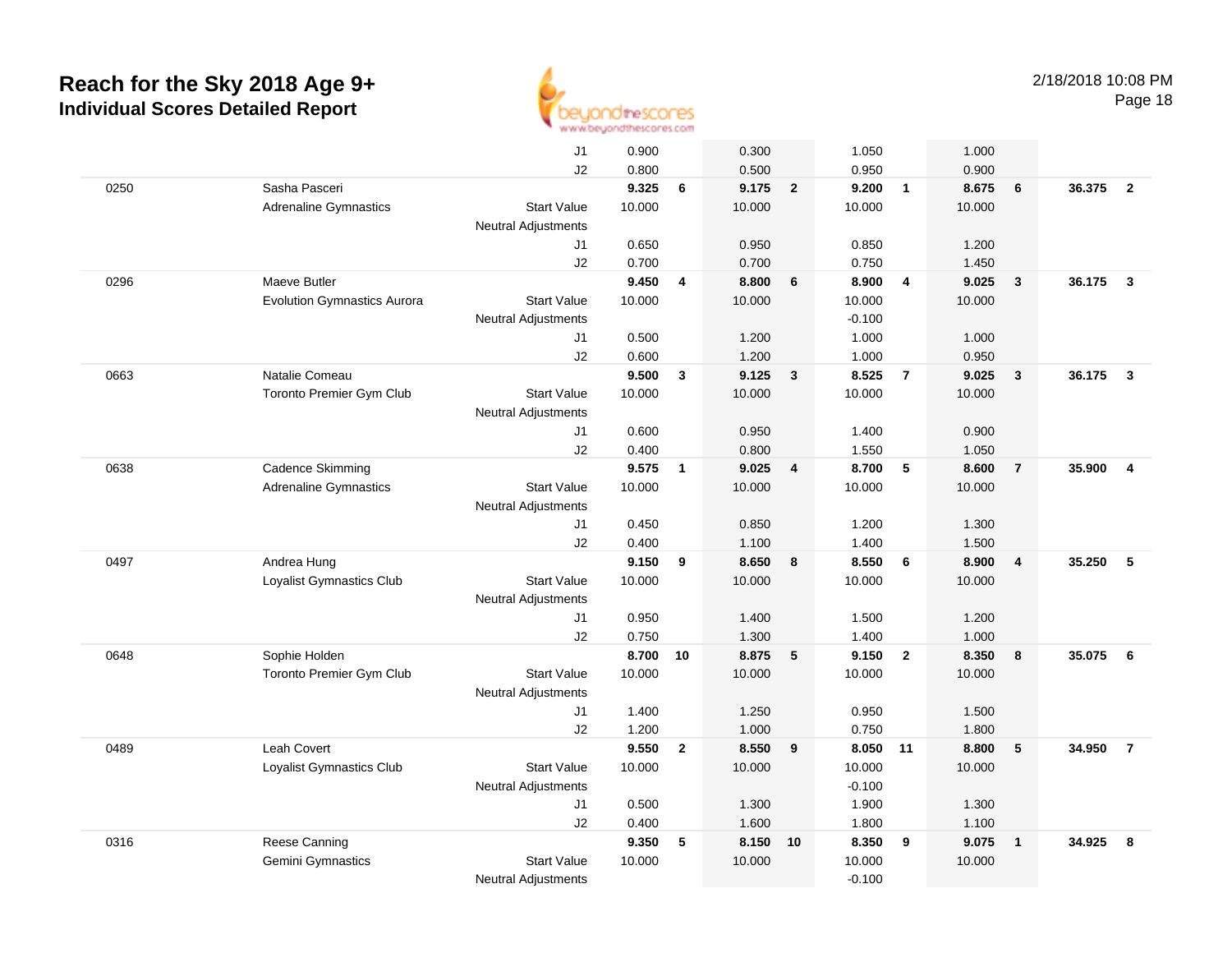

|      |                              | J <sub>1</sub>             | 0.700   |   | 1.800  |                | 1.500  |     | 0.800  |     |        |    |
|------|------------------------------|----------------------------|---------|---|--------|----------------|--------|-----|--------|-----|--------|----|
|      |                              | J2                         | 0.600   |   | 1.900  |                | 1.600  |     | 1.050  |     |        |    |
| 0522 | Kristen Woodward             |                            | 9.250   | 7 | 8.700  | - 7            | 8.300  | 10  | 8.250  | - 9 | 34.500 | 9  |
|      | Northumberland               | <b>Start Value</b>         | 10.000  |   | 10.000 |                | 10.000 |     | 10.000 |     |        |    |
|      |                              | <b>Neutral Adjustments</b> |         |   |        |                |        |     |        |     |        |    |
|      |                              | J1                         | 0.800   |   | 1.250  |                | 1.600  |     | 1.600  |     |        |    |
|      |                              | J2                         | 0.700   |   | 1.350  |                | 1.800  |     | 1.900  |     |        |    |
| 0529 | Lola Hoyt                    |                            | 9.200 8 |   | 8.700  | $\overline{7}$ | 8.425  | - 8 | 7.350  | 10  | 33.675 | 10 |
|      | <b>Owen Sound Satellites</b> | <b>Start Value</b>         | 10.000  |   | 10.000 |                | 10.000 |     | 10.000 |     |        |    |
|      |                              | Neutral Adjustments        |         |   |        |                |        |     |        |     |        |    |
|      |                              | J <sub>1</sub>             | 0.800   |   | 1.400  |                | 1.650  |     | 2.500  |     |        |    |
|      |                              | J2                         | 0.800   |   | 1.200  |                | 1.500  |     | 2.800  |     |        |    |

#### **Gymnastics Ontario Level 3**

**Level 3 Age 10 D**

| ID   | League ID | <b>Name</b>                |                     | <b>VT</b> | #                        | <b>UB</b> | #                        | <b>BB</b> | #                        | <b>FX</b> | #                        | <b>AA</b> | #                        |
|------|-----------|----------------------------|---------------------|-----------|--------------------------|-----------|--------------------------|-----------|--------------------------|-----------|--------------------------|-----------|--------------------------|
| 0554 |           | Taryn Rayner               |                     | X.XXX     | $\overline{\phantom{a}}$ | X.XXX     | $\overline{\phantom{a}}$ | X.XXX     | $\overline{\phantom{a}}$ | X.XXX     | $\overline{\phantom{a}}$ | 0.000     | $\overline{\phantom{a}}$ |
| 0474 |           | Rhya Pereira               |                     | 9.550     | $\mathbf{2}$             | 9.475     | $\overline{2}$           | 9.400     | $\overline{2}$           | 9.500     | $\mathbf{1}$             | 37.925    | 1                        |
|      |           | Kingston Gymnastics        | <b>Start Value</b>  | 10.000    |                          | 10.000    |                          | 10.000    |                          | 10.000    |                          |           |                          |
|      |           |                            | Neutral Adjustments |           |                          |           |                          |           |                          |           |                          |           |                          |
|      |           |                            | J1                  | 0.550     |                          | 0.550     |                          | 0.500     |                          | 0.550     |                          |           |                          |
|      |           |                            | J2                  | 0.350     |                          | 0.500     |                          | 0.700     |                          | 0.450     |                          |           |                          |
| 0585 |           | Samantha Alves             |                     | 9.150     | $\overline{7}$           | 9.275     | $\overline{\mathbf{3}}$  | 9.550     | $\overline{1}$           | 9.350     | 3                        | 37.325    | $\overline{2}$           |
|      |           | <b>Whitby Gymnastics</b>   | <b>Start Value</b>  | 10.000    |                          | 10.000    |                          | 10.000    |                          | 10.000    |                          |           |                          |
|      |           |                            | Neutral Adjustments |           |                          |           |                          |           |                          |           |                          |           |                          |
|      |           |                            | J1                  | 0.900     |                          | 0.650     |                          | 0.350     |                          | 0.550     |                          |           |                          |
|      |           |                            | J <sub>2</sub>      | 0.800     |                          | 0.800     |                          | 0.550     |                          | 0.750     |                          |           |                          |
| 0662 |           | Ellery Williamson          |                     | 9.550     | $\mathbf{2}$             | 9.525     | $\overline{\mathbf{1}}$  | 8.950     | 6                        | 9.250     | $\overline{4}$           | 37.275    | $\mathbf{3}$             |
|      |           | Toronto Premier Gym Club   | <b>Start Value</b>  | 10.000    |                          | 10.000    |                          | 10.000    |                          | 10.000    |                          |           |                          |
|      |           |                            | Neutral Adjustments |           |                          |           |                          |           |                          |           |                          |           |                          |
|      |           |                            | J1                  | 0.550     |                          | 0.500     |                          | 1.000     |                          | 0.700     |                          |           |                          |
|      |           |                            | J <sub>2</sub>      | 0.350     |                          | 0.450     |                          | 1.100     |                          | 0.800     |                          |           |                          |
| 0547 |           | Abigail Lee                |                     | 9.400     | 4                        | 9.525     | $\blacksquare$           | 9.275     | -3                       | 9.050     | 5                        | 37.250    | 4                        |
|      |           | Scarborough Gym Elites     | <b>Start Value</b>  | 10.000    |                          | 10.000    |                          | 10.000    |                          | 10.000    |                          |           |                          |
|      |           |                            | Neutral Adjustments |           |                          |           |                          |           |                          |           |                          |           |                          |
|      |           |                            | J1                  | 0.700     |                          | 0.450     |                          | 0.600     |                          | 0.900     |                          |           |                          |
|      |           |                            | J <sub>2</sub>      | 0.500     |                          | 0.500     |                          | 0.850     |                          | 1.000     |                          |           |                          |
| 0405 |           | Audrey Yule                |                     | 9.375     | 5                        | 9.150     | 5                        | 9.125     | $\overline{4}$           | 9.025     | 6                        | 36.675    | 5                        |
|      |           | <b>Grand River Gymmies</b> | <b>Start Value</b>  | 10.000    |                          | 10.000    |                          | 10.000    |                          | 10.000    |                          |           |                          |